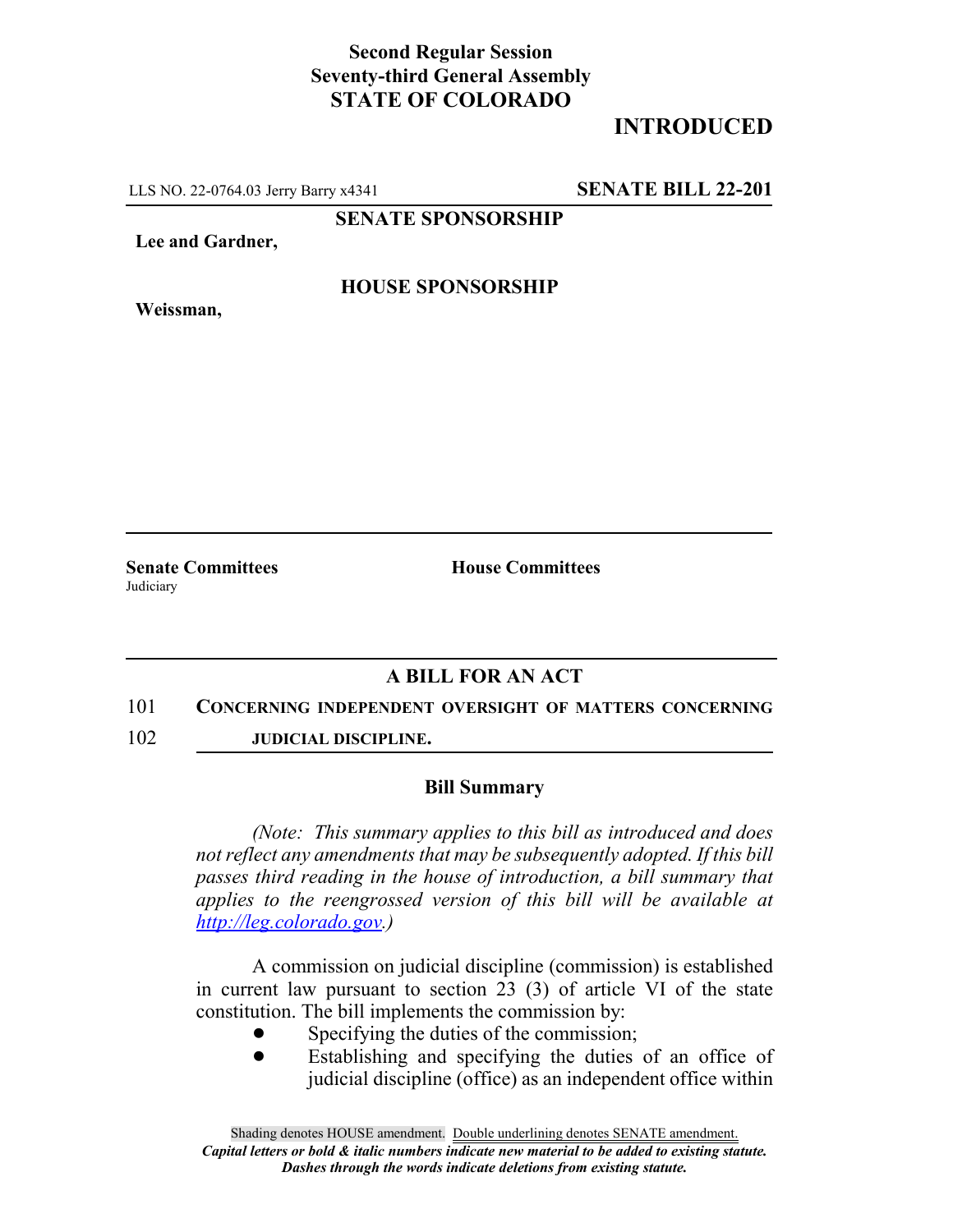the judicial department;

- Authorizing the commission to appoint an executive director of the office and specifying the duties of the executive director;
- ! Authorizing the commission to appoint and determine the duties of special counsel, which may include representing the people in formal proceedings;
- Establishing immunity for commissioners;
- Specifying when information should be shared among offices within the judicial department responsible for reviewing actions of current and potential judges and justices;
- Specifying duties of personnel within the judicial department when they become aware of potential issues of judicial discipline; and
- Establishing a special cash fund and specifying sources of money for the fund and uses of the money in the fund.

For rules, guidelines, and procedures relating to judicial discipline adopted by the supreme court, the bill requires the supreme court to:

- ! Provide the commission with notice and an opportunity to object and, if the commission objects, to engage with the commission in good-faith efforts to resolve differences; and
- Post notice of each rule, guideline, or procedure and allow for public comment, including an opportunity for the public to address the supreme court.

The bill creates the legislative interim committee on judicial discipline to study Colorado's system of judicial discipline and make recommendations for necessary changes to that system.

The bill clarifies that the disclosure of materials and information to the state auditor pursuant to an investigation based on an allegation of fraud by an employee or contracted individual does not cause the materials and information to lose their status as privileged or confidential based solely upon such disclosure.

1 *Be it enacted by the General Assembly of the State of Colorado:*

2 **SECTION 1. Legislative declaration.** (1) The general assembly

- 3 finds and declares that:
- 

4 (a) An independent, fair, competent, and impartial judiciary is

5 indispensable to our system of justice. A judiciary composed of persons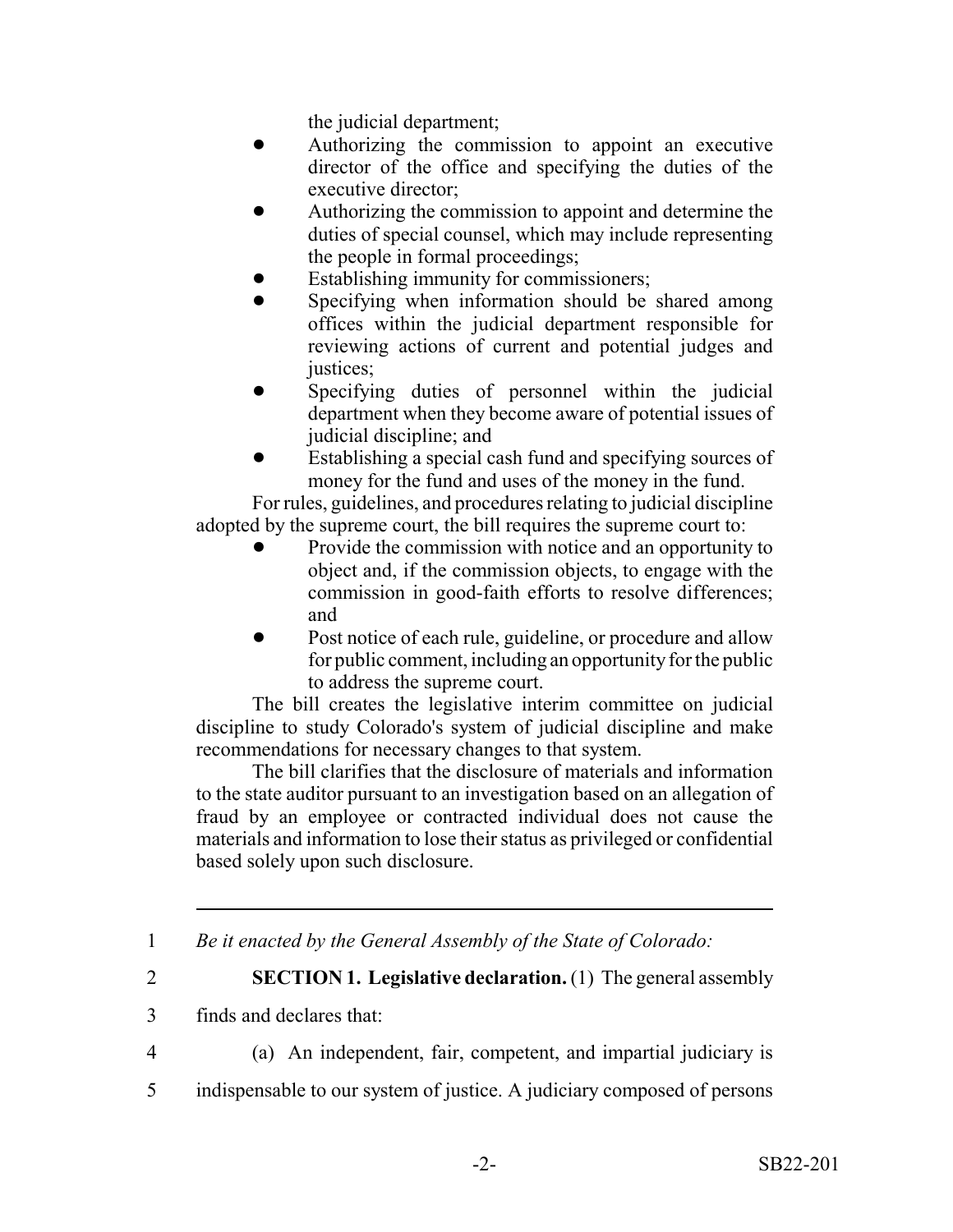committed to the highest levels of integrity and who hold office as a public trust is essential to maintaining public confidence in the legal system.

 (b) In order to maintain public confidence in the legal system; to protect the public from judicial conduct that is improper, illegal, or unethical; to ensure judicial conduct is not tainted by bias, prejudice, or illegal discrimination; to avoid impropriety or the appearance of impropriety; and to ensure the preservation of the principles of justice and the rule of law, a commission on judicial discipline is needed that is financially and functionally independent from the judicial department and empowered to fairly and expeditiously address complaints about judicial conduct;

 (c) Public confidence in the judicial department has been 14 significantly undermined over the past two and one-half years by media reports describing alleged misconduct and improprieties in the judicial department resulting in multiple resignations of senior judicial department leaders and the commencement of six investigations by the judicial discipline commission, the Colorado state auditor, the office of attorney regulation counsel, the federal bureau of investigation, and two investigations by outside counsel commissioned by the judicial department;

 (d) To credibly investigate and address allegations of judicial misconduct and thereby fulfill the requirement of accountability, it is important to establish a commission on judicial discipline that is independent from the judges and justices who are subject to the commission's oversight. Colorado's constitution, code of judicial conduct, and rules of judicial discipline do not now provide a fair and impartial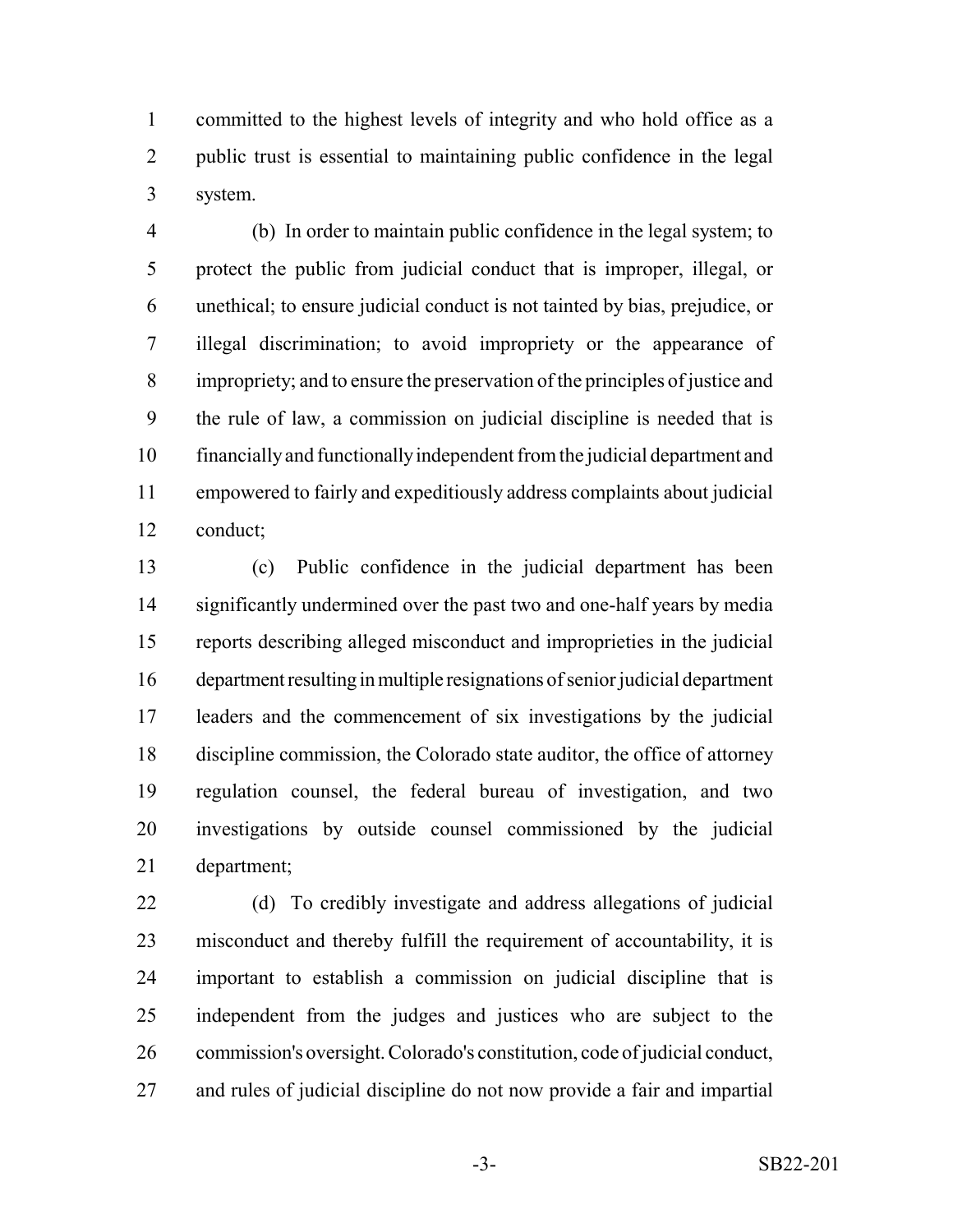system of judicial discipline because the judges overseeing discipline of other judges decide the rules to be applied, determine evidence to be considered, rule on appeals, and allocate funds to the disciplinary commission.

 (e) The credibility of Colorado's judiciary is best served by a system of judicial discipline that is overseen by an independent commission on judicial discipline that includes perspectives from the community, the bar, and the judiciary, rather than being ultimately controlled by the judiciary. This design will achieve independent oversight while also being informed by the perspective of the judiciary.

 (f) Within the constitutional limitations on confidentiality, the work of the commission on judicial discipline should be as transparent as possible;

 (g) To effectively perform its constitutional function, the commission on judicial discipline needs unfettered access to all information and documents available to the state judicial department that are relevant to any allegation or investigation of judicial misconduct or judicial disability; and

 (h) The efficacy of the commission on judicial discipline also depends upon the existence of conflict-free, secure, stable, and defined funding that allows the commission to maintain independence and respond to disciplinary issues without delay and without being subject to improper influence exercised by those being overseen.

 (2) To restore public confidence in the judiciary and achieve the goal of an independent commission on judicial discipline, the general assembly hereby adopts and enacts the provisions set forth in this act and establishes a working group of judges, lawyers, members of the public,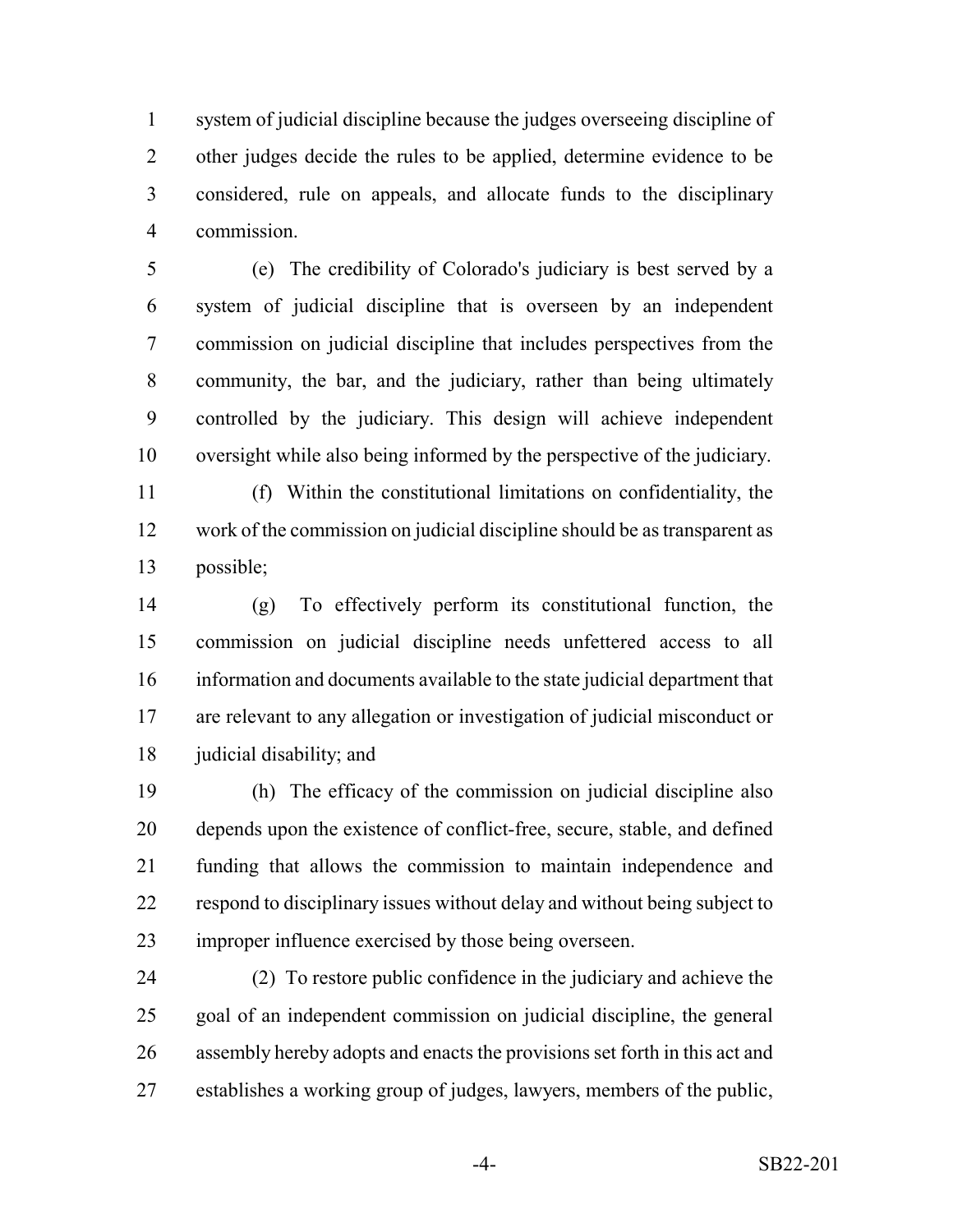| $\mathbf{1}$   | and other interested parties to meet to review and examine the facts,    |
|----------------|--------------------------------------------------------------------------|
| 2              | evaluate other states' models of judicial discipline, and make           |
| 3              | recommendations to the general assembly for statutory or constitutional  |
| $\overline{4}$ | reforms during the 2023 session.                                         |
| 5              | <b>SECTION 2.</b> In Colorado Revised Statutes, add article 5.3 to title |
| 6              | 13 as follows:                                                           |
| $\overline{7}$ | <b>ARTICLE 5.3</b>                                                       |
| 8              | <b>Commission on Judicial Discipline</b>                                 |
| 9              | 13-5.3-101. Definitions. As USED IN THIS ARTICLE 5.3, UNLESS             |
| 10             | THE CONTEXT OTHERWISE REQUIRES:                                          |
| 11             | (1) "ATTORNEY" MEANS A PERSON ADMITTED TO PRACTICE LAW                   |
| 12             | BEFORE THE COURTS OF THIS STATE.                                         |
| 13             | (2) "CODE" MEANS THE COLORADO CODE OF JUDICIAL CONDUCT.                  |
| 14             | "COMMISSION" MEANS THE COMMISSION ON JUDICIAL<br>(3)                     |
| 15             | DISCIPLINE, ESTABLISHED PURSUANT TO SECTION 23 (3) OF ARTICLE VI OF      |
| 16             | THE COLORADO CONSTITUTION.                                               |
| 17             | (4) "COMMISSIONER" MEANS AN APPOINTED MEMBER OF THE                      |
| 18             | COMMISSION ON JUDICIAL DISCIPLINE OR A SPECIAL MEMBER APPOINTED          |
| 19             | PURSUANT TO SECTION $23$ (3)(a) OF ARTICLE VI OF THE COLORADO            |
| 20             | CONSTITUTION.                                                            |
| 21             | (5) "COMPLAINT" MEANS INFORMATION IN ANY FORM FROM ANY                   |
| 22             | SOURCE THAT ALLEGES OR FROM WHICH A REASONABLE INFERENCE CAN             |
| 23             | BE DRAWN THAT A JUDGE COMMITTED MISCONDUCT OR IS INCAPACITATED.          |
| 24             | "DEPARTMENT" MEANS THE COLORADO STATE JUDICIAL<br>(6)                    |
| 25             | DEPARTMENT AND ALL ITS SUBPARTS, SUCH AS THE OFFICE OF THE STATE         |
| 26             | COURT ADMINISTRATOR; THE OFFICE OF THE CHIEF JUSTICE OF THE              |
| 27             | SUPREME COURT; THE OFFICE OF ATTORNEY REGULATION COUNSEL; THE            |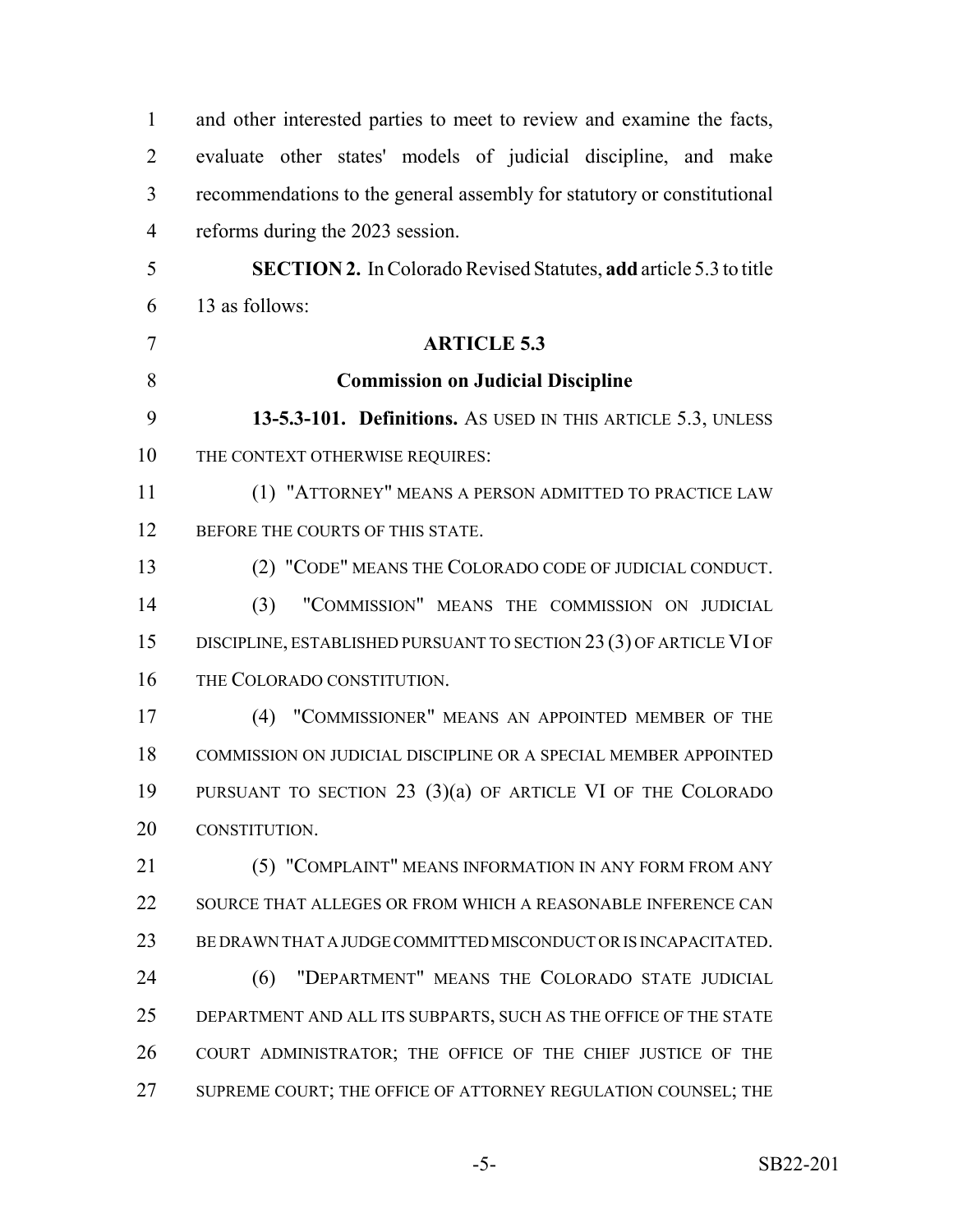JUDICIAL DISTRICTS AND THEIR ADMINISTRATIONS, INCLUDING CHIEF JUDGES AND DISTRICT ADMINISTRATORS; THE HUMAN RESOURCES DEPARTMENT; AND OTHER ADMINISTRATIVE SUBPARTS.

 (7) "EXECUTIVE DIRECTOR" MEANS THE EXECUTIVE DIRECTOR OF THE OFFICE OF JUDICIAL DISCIPLINE APPOINTED PURSUANT TO SECTION 13-5.3-103.

 (8) "FUND" MEANS THE COMMISSION ON JUDICIAL DISCIPLINE SPECIAL CASH FUND, CREATED IN SECTION 13-5.3-104.

 (9) (a) "JUDGE" MEANS ANY JUSTICE OR JUDGE OF ANY COURT OF RECORD OF THIS STATE SERVING ON A FULL-TIME, PART-TIME, OR SENIOR BASIS.

 (b) "JUDGE" ALSO INCLUDES ANY JUSTICE OR JUDGE WHO HAS RETIRED WITHIN THE JURISDICTIONAL LIMITS FOR DISCIPLINARY PROCEEDINGS ESTABLISHED BY THIS ARTICLE 5.3, THE COMMISSION, OR THE COLORADO SUPREME COURT.

 (c) "JUDGE" DOES NOT INCLUDE MUNICIPAL JUDGES OR MAGISTRATES, ADMINISTRATIVE LAW JUDGES, OR DENVER COUNTY COURT JUDGES, WHO ARE SUBJECT TO DIFFERENT DISCIPLINARY AUTHORITIES.

 (10) "JUSTICE" MEANS A JUSTICE SERVING ON THE SUPREME COURT 20 OF COLORADO ON EITHER A FULL-TIME OR SENIOR BASIS.

 (11) "MISCONDUCT" MEANS CONDUCT BY A JUDGE THAT MAY REASONABLY CONSTITUTE GROUNDS FOR DISCIPLINE UNDER THE CODE, THE COLORADO RULES OF JUDICIAL DISCIPLINE, OR SECTION 23 (3) OF ARTICLE VI OF THE COLORADO CONSTITUTION.

 (12) "OFFICE" MEANS THE OFFICE OF JUDICIAL DISCIPLINE ESTABLISHED IN SECTION 13-5.3-103.

(13) "OFFICE OF THE STATE COURT ADMINISTRATOR" MEANS THE

-6- SB22-201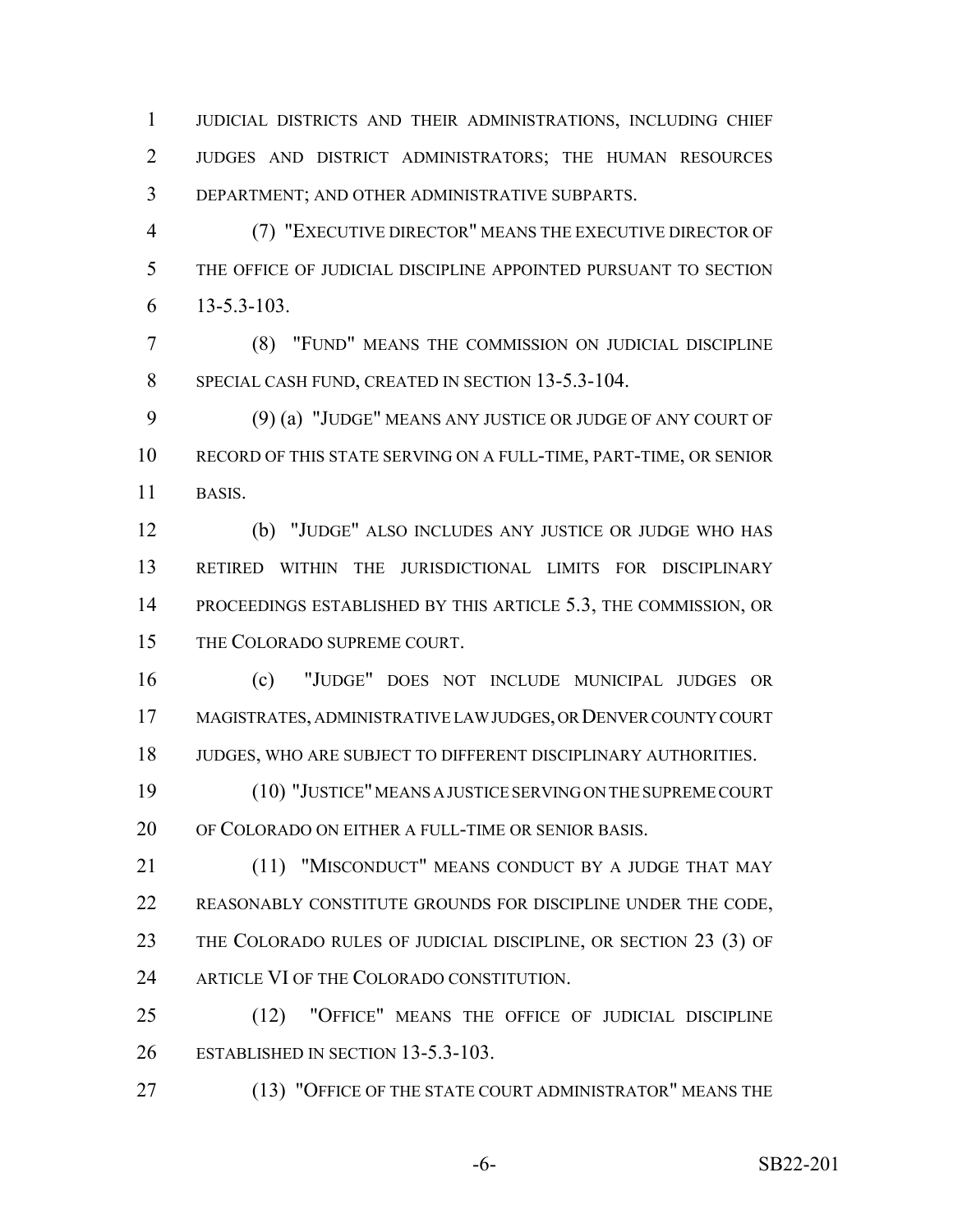1 OFFICE CREATED PURSUANT TO SECTION 13-3-101 (1).

 (14) "SUPREME COURT" MEANS THE SUPREME COURT OF THE STATE OF COLORADO ESTABLISHED PURSUANT TO ARTICLE VI OF THE COLORADO CONSTITUTION.

 **13-5.3-102. Commission on judicial discipline - powers and duties.** (1) PURSUANT TO SECTION 23 (3) OF ARTICLE VI OF THE COLORADO CONSTITUTION, THE COLORADO COMMISSION ON JUDICIAL DISCIPLINE IS ESTABLISHED AS AN INDEPENDENT COMMISSION HOUSED WITHIN THE DEPARTMENT.

10 (2) MEMBERS OF THE COMMISSION ARE APPOINTED AND SERVE PURSUANT TO SECTION 23 (3)(a) AND (3)(b) OF ARTICLE VI OF THE COLORADO CONSTITUTION.

13 (3) THE COMMISSION SHALL:

 (a) INVESTIGATE AND RESOLVE REQUESTS FOR EVALUATION OF POTENTIAL JUDICIAL MISCONDUCT IN ACCORDANCE WITH THE COLORADO 16 CONSTITUTION, THE RULES OF JUDICIAL DISCIPLINE, AND THIS ARTICLE 5.3; (b) APPOINT AN EXECUTIVE DIRECTOR OF THE OFFICE OF JUDICIAL

- DISCIPLINE;
- (c) ESTABLISH POSITIONS, ROLES, AND MINIMUM STARTING SALARIES FOR EMPLOYEES OF THE OFFICE;

21 (d) HIRE EMPLOYEES OF THE OFFICE WHO SERVE AT THE PLEASURE OF THE COMMISSION. EMPLOYEES OF THE OFFICE MAY INCLUDE CLERICAL ASSISTANTS; STAFF ATTORNEYS, WHO MAY SERVE AS SPECIAL COUNSEL IF 24 SO APPOINTED BY THE COMMISSION; AND INVESTIGATORS.

 (e) EMPLOY OR APPOINT SPECIAL COUNSEL, WHO SERVE AT THE PLEASURE OF THE COMMISSION; ASSIGN DUTIES TO SPECIAL COUNSEL AT THE DISCRETION OF THE COMMISSION, WHICH MAY INCLUDE SERVING AS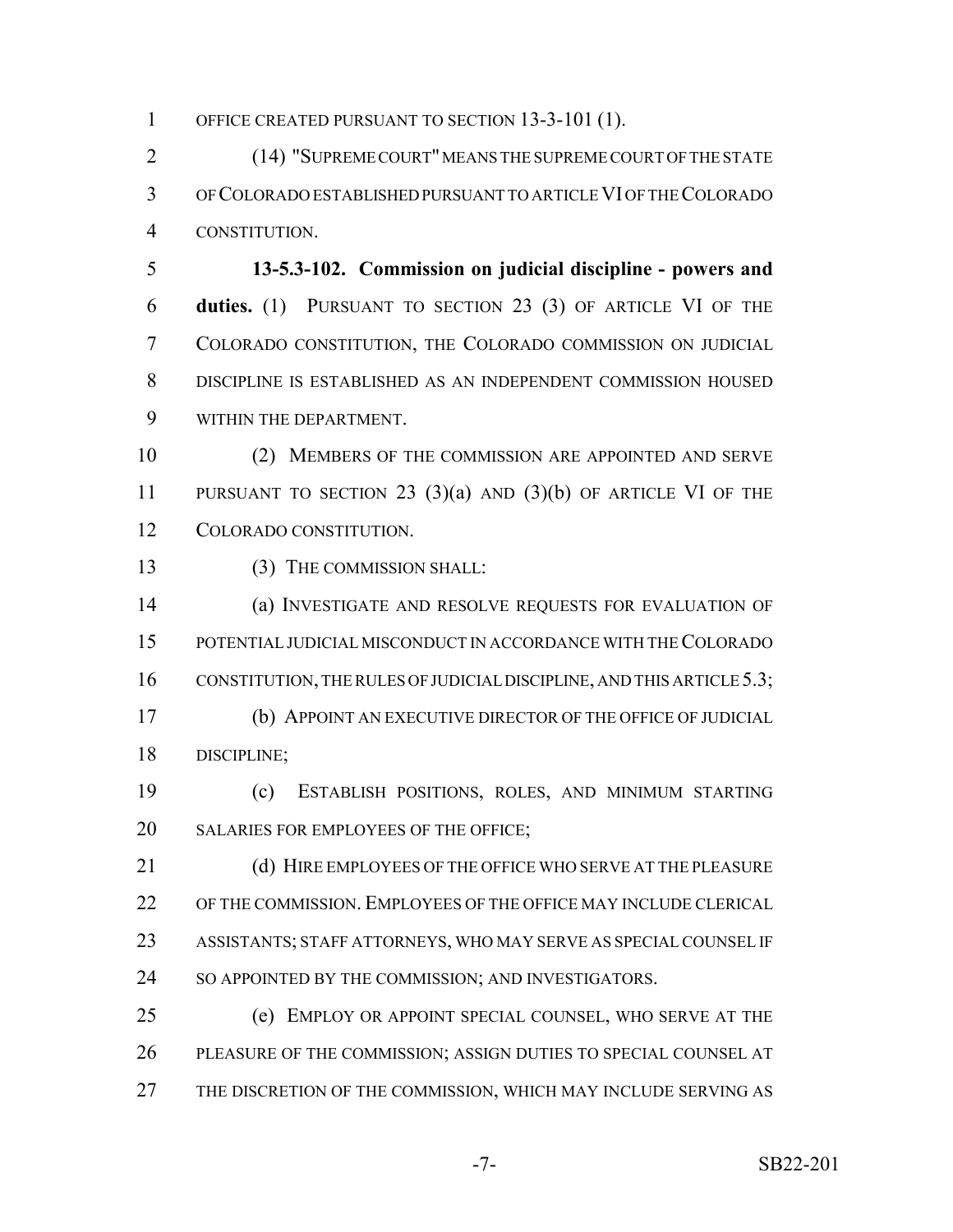REPRESENTATIVES OF THE PEOPLE OF THE STATE OF COLORADO IN FORMAL PROCEEDINGS; AND DETERMINE THE COMPENSATION OF SPECIAL COUNSEL; AND

 (f) APPROVE A BUDGET FOR THE COMMISSION AND THE OFFICE AND ASSIST THE EXECUTIVE DIRECTOR IN MANAGING THE OFFICE AND PROVIDING FISCAL OVERSIGHT OF THE OFFICE'S OPERATING BUDGET.

 (4) COMMISSIONERS ARE IMMUNE FROM SUIT IN ANY ACTION, CIVIL OR CRIMINAL, BASED UPON OFFICIAL ACTS PERFORMED IN GOOD FAITH AS COMMISSIONERS CONSISTENT WITH THE "COLORADO GOVERNMENTAL 10 IMMUNITY ACT", ARTICLE 10 OF TITLE 24.

 **13-5.3-103. Office of judicial discipline - created - executive director - duties - oversight.** (1) (a) THE OFFICE OF JUDICIAL DISCIPLINE IS ESTABLISHED AS AN INDEPENDENT OFFICE HOUSED WITHIN THE DEPARTMENT. THE COMMISSION SHALL OVERSEE THE OFFICE.

 (b) SUBJECT TO THE COMMISSION'S SUPERVISION, THE OFFICE SHALL:

 (I) STAFF AND SUPPORT THE COMMISSION'S OPERATIONS. THE 18 INITIAL STAFFING MAY INCLUDE THE EXECUTIVE DIRECTOR, A FULL-TIME ADMINISTRATIVE SUPPORT PERSON, A STAFF ATTORNEY, AND AN INVESTIGATOR.

**(II) RECEIVE REQUESTS FOR EVALUATION INVOLVING JUSTICES** AND JUDGES;

23 (III) CONDUCT PUBLIC EDUCATION EFFORTS CONCERNING THE JUDICIAL DISCIPLINE PROCESS AND THE RECOMMENDATIONS MADE BY THE COMMISSION;

 (IV) ENGAGE IN AND PROVIDE EDUCATIONAL BACKGROUND TO THE PUBLIC, THE DEPARTMENT, JUDICIAL NOMINATING COMMISSIONS, AND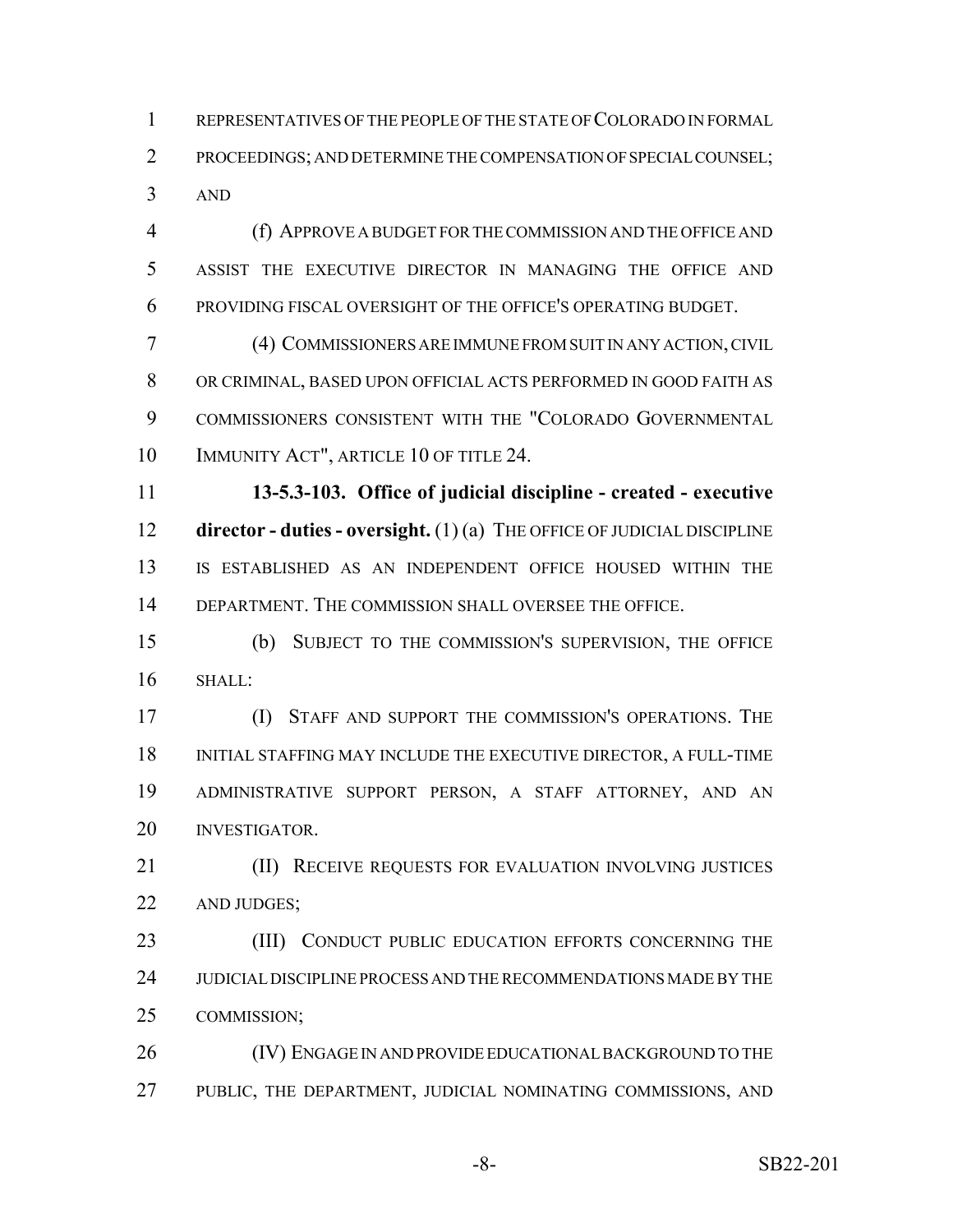JUDICIAL PERFORMANCE COMMISSIONS REGARDING THE REQUIREMENTS OF 2 THE CODE AND THE COMMISSION; AND

 (V) COMPLETE ANY OTHER DUTIES AS ASSIGNED BY THE COMMISSION.

 (2) (a) THE COMMISSION SHALL APPOINT AN EXECUTIVE DIRECTOR OF THE OFFICE. THE EXECUTIVE DIRECTOR:

 (I) SHALL BE ADMITTED TO PRACTICE LAW IN THE COURTS OF THIS STATE AND HAVE PRACTICED LAW IN THIS STATE FOR AT LEAST TEN YEARS; (II) SHALL NOT BE INVOLVED IN THE PRIVATE PRACTICE OF LAW WHILE SERVING AS THE EXECUTIVE DIRECTOR; AND

 (III) SHALL NOT APPEAR AS AN ATTORNEY BEFORE THE COMMISSION FOR A PERIOD OF FIVE YEARS FOLLOWING SERVICE AS THE 13 EXECUTIVE DIRECTOR.

 (b) THE EXECUTIVE DIRECTOR SERVES AT THE PLEASURE OF THE COMMISSION.THE EXECUTIVE DIRECTOR'S COMPENSATION IS THE SAME AS THE COMPENSATION THE GENERAL ASSEMBLY ESTABLISHES FOR DISTRICT COURT JUDGES.THE EXECUTIVE DIRECTOR SHALL HIRE ADDITIONAL STAFF FOR THE OFFICE AS NECESSARY AND AS APPROVED BY THE COMMISSION.

(c) THE EXECUTIVE DIRECTOR HAS THE FOLLOWING DUTIES:

**(I) ESTABLISH AND MAINTAIN A PERMANENT OFFICE;** 

21 (II) RESPOND TO INQUIRIES ABOUT THE COMMISSION OR THE CODE;

**(III)** ADVISE THE COMMISSION ON THE APPLICATION AND 23 INTERPRETATION OF THE CODE AND THE RULES OF JUDICIAL DISCIPLINE;

24 (IV) PROCESS REQUESTS FOR EVALUATION OF JUDICIAL CONDUCT;

 (V) CONDUCT OR SUPERVISE EVALUATIONS AND INVESTIGATIONS 26 AS DIRECTED BY THE COMMISSION;

(VI) ADVISE THE COMMISSION AS TO POTENTIAL DISPOSITIONAL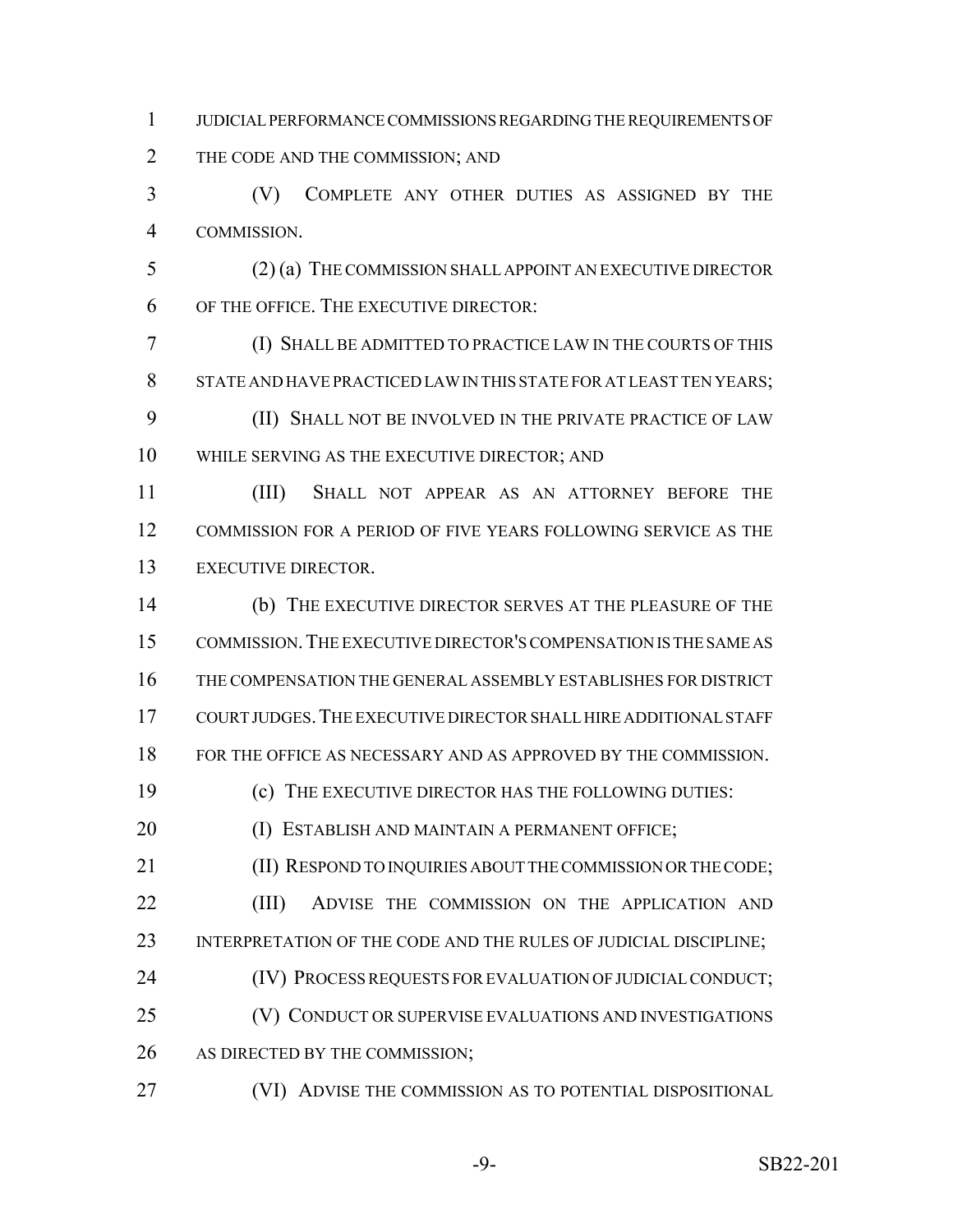RECOMMENDATIONS AS MAY BE REQUESTED BY THE COMMISSION;

(VII) MAINTAIN COMMISSION RECORDS;

 (VIII) MAINTAIN STATISTICS CONCERNING THE OPERATION OF THE COMMISSION AND MAKE THEM AVAILABLE TO THE COMMISSION;

 (IX) PREPARE THE COMMISSION'S BUDGET AND, ONCE APPROVED BY THE COMMISSION, SUBMIT IT TO THE JOINT BUDGET COMMITTEE OF THE GENERAL ASSEMBLY;

8 (X) ADMINISTER COMMISSION MONEY AND RESOURCES, INCLUDING MONEY IN THE COMMISSION ON JUDICIAL DISCIPLINE SPECIAL CASH FUND;

10 (XI) SUPERVISE COMMISSION STAFF;

 (XII) NOTIFY THE APPROPRIATE APPOINTING AUTHORITY OF 12 VACANCIES ON THE COMMISSION;

 (XIII) ASSIST THE COMMISSION IN PREPARING AN ANNUAL REPORT OF THE COMMISSION'S ACTIVITIES FOR PRESENTATION TO THE COMMISSION, 15 THE SUPREME COURT, AND THE PUBLIC;

 (XIV) SUPERVISE SPECIAL COUNSEL, INVESTIGATORS, OTHER EXPERTS, OR PERSONNEL AS DIRECTED BY THE COMMISSION, AS THEY INVESTIGATE AND PROCESS MATTERS BEFORE THE COMMISSION AND 19 BEFORE THE SUPREME COURT; AND

**(XV) PERFORM SUCH OTHER DUTIES AS REQUIRED BY THIS ARTICLE**  5.3, THE RULES PROMULGATED BY THE COMMISSION, OR THE COMMISSION. 22 (3) THE DEPARTMENT SHALL PROVIDE THE COMMISSION AND THE OFFICE WITH OFFICE SPACE IN THE RALPH L. CARR COLORADO JUDICIAL CENTER, ACCOUNTING SUPPORT, INFORMATION TECHNOLOGY SUPPORT, HUMAN RESOURCES AND PAYROLL SERVICES, AND SIMILAR SUPPORT SERVICES TO THE SAME EXTENT, WITHOUT COST TO THE COMMISSION OR 27 THE OFFICE, AND ON THE SAME TERMS AS THE DEPARTMENT PROVIDES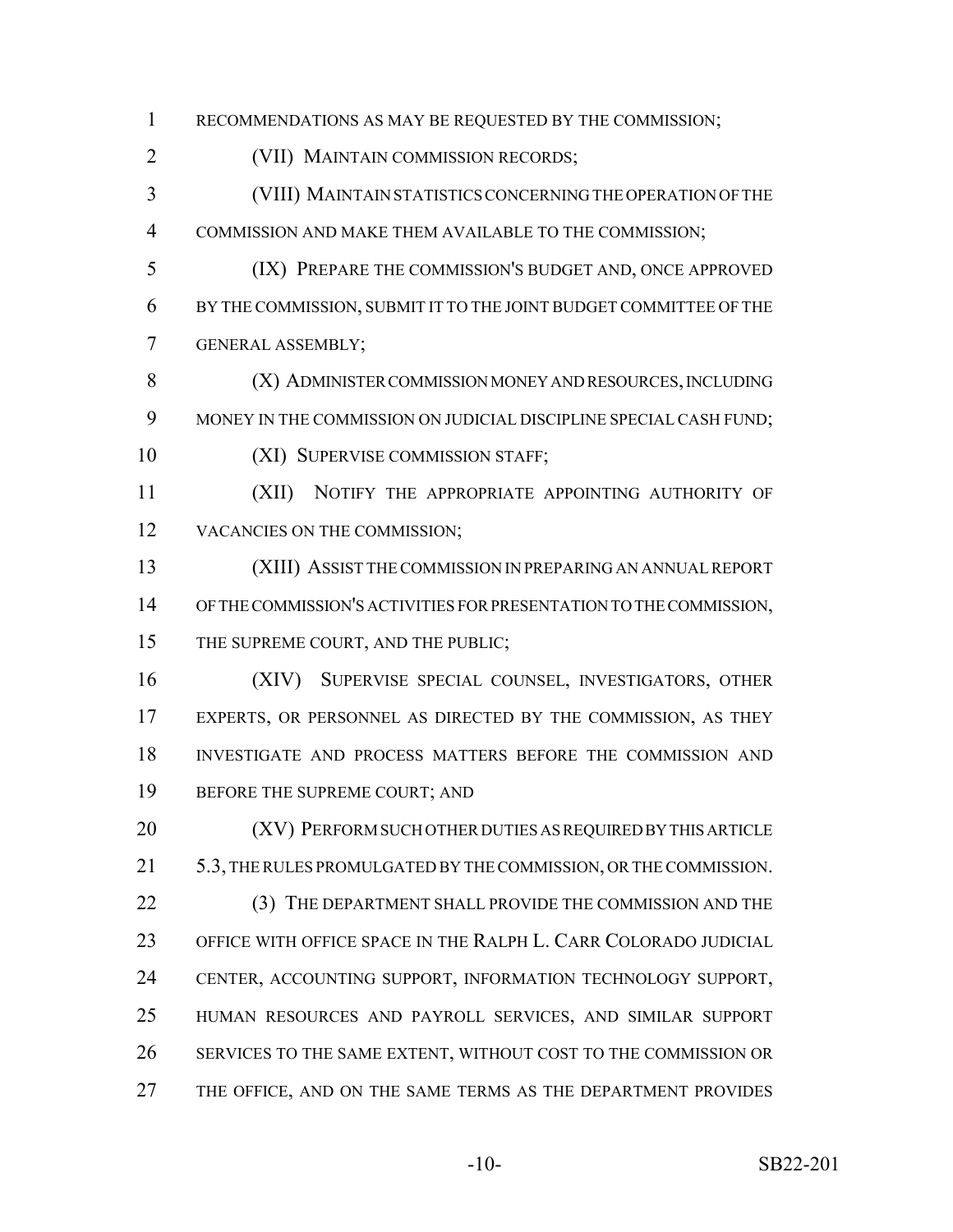SUCH SUPPORT TO THE COLORADO JUDICIAL PERFORMANCE COMMISSIONS. THE PROVISION OF THESE ANCILLARY RESOURCES MUST BE FURTHER DEFINED THROUGH A MEMORANDUM OF UNDERSTANDING BETWEEN THE DEPARTMENT AND THE COMMISSION.

 **13-5.3-104. Commission on judicial discipline special cash fund - acceptance of federal funds - general appropriations.** (1) THE COMMISSION IS AUTHORIZED TO ACCEPT ANY FEDERAL FUNDS MADE AVAILABLE FOR ANY PURPOSE CONSISTENT WITH THE PROVISIONS OF THIS ARTICLE 5.3.

 (2) ANY MONEY RECEIVED PURSUANT TO THIS SECTION MUST BE TRANSMITTED TO THE STATE TREASURER, WHO SHALL CREDIT THE SAME TO THE COMMISSION ON JUDICIAL DISCIPLINE SPECIAL CASH FUND, WHICH 13 IS CREATED IN THE STATE TREASURY.

 (3) ANY EXPENSES, ATTORNEY FEES, OR COSTS RECOVERED PURSUANT TO THIS ARTICLE 5.3 MUST BE TRANSMITTED TO THE STATE TREASURER, WHO SHALL CREDIT THE SAME TO THE FUND.

 (4) MONEY IN THE FUND IS CONTINUOUSLY APPROPRIATED TO THE 18 COMMISSION FOR THE PURPOSES SPECIFIED IN SUBSECTION (6) OF THIS SECTION.

 (5) ANY INTEREST DERIVED FROM THE DEPOSIT AND INVESTMENT OF MONEY IN THE FUND IS CREDITED TO THE FUND.ANY UNEXPENDED AND UNENCUMBERED MONEY REMAINING IN THE FUND AT THE END OF ANY FISCAL YEAR REMAINS IN THE FUND AND IS NOT CREDITED OR TRANSFERRED TO THE GENERAL FUND OR ANOTHER FUND.

25 (6) MONEY IN THE FUND MAY BE USED FOR PAYMENT OF THE EXPENSES FOR EVALUATIONS, INVESTIGATIONS, FORMAL PROCEEDINGS, OR SPECIAL PROJECTS THAT THE COMMISSION HAS DETERMINED ARE TO BE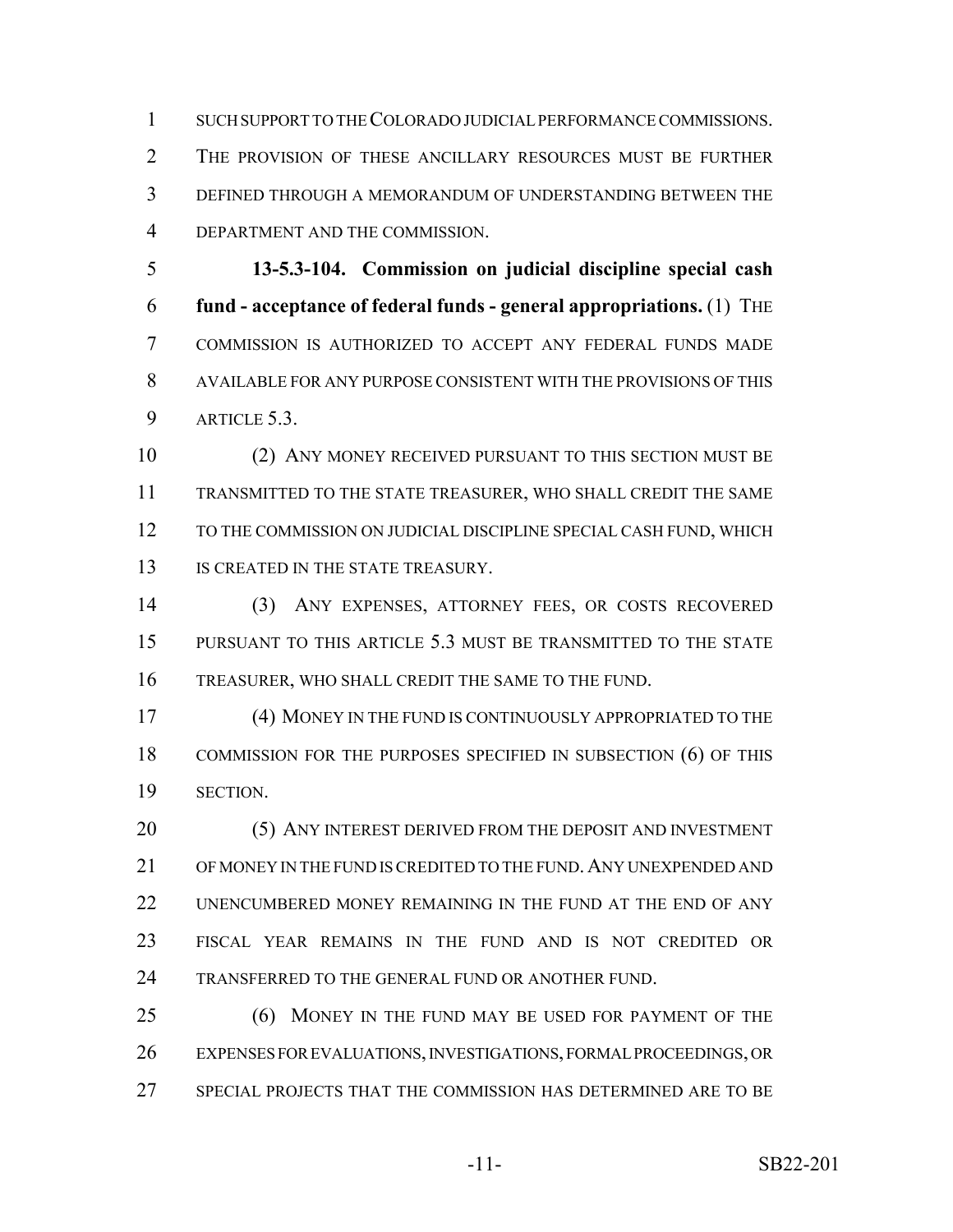UNDERTAKEN BY PERSONNEL OTHER THAN OR IN ADDITION TO THOSE 2 EMPLOYED BY THE OFFICE.

 (7) FOR THE STATE FISCAL YEAR 2022-23, THE GENERAL ASSEMBLY SHALL APPROPRIATE FROM THE GENERAL FUND TO THE FUND FOUR HUNDRED THOUSAND DOLLARS.IN EACH SUBSEQUENT FISCAL YEAR, THE GENERAL ASSEMBLY SHALL APPROPRIATE SUFFICIENT MONEY TO THE FUND SO THAT IT BEGINS THE FISCAL YEAR WITH NOT LESS THAN FOUR HUNDRED THOUSAND DOLLARS.

 **13-5.3-105. Information-sharing with judicial oversight entities - legislative declaration.** (1) THE GENERAL ASSEMBLY FINDS AND DECLARES THAT:

 (a) SEVERAL ENTITIES WITHIN THE DEPARTMENT SHARE A ROLE IN THE OVERSIGHT OF THE JUDICIARY AND, AS A RESULT, OFTEN BECOME AWARE OF AND INVOLVED IN INVESTIGATIONS THAT RELATE TO MATTERS THAT MAY COME BEFORE THE COMMISSION, INCLUDING THE OFFICE OF JUDICIAL PERFORMANCE EVALUATION, THE JUDICIAL NOMINATING COMMISSIONS, THE OFFICE OF THE PRESIDING DISCIPLINARY JUDGE, AND 18 THE OFFICE OF ATTORNEY REGULATION COUNSEL, COLLECTIVELY REFERRED TO IN THIS SECTION AS "JUDICIAL OVERSIGHT ENTITIES"; AND (b) IN ORDER FOR THE COMMISSION AND THE JUDICIAL OVERSIGHT ENTITIES TO PROPERLY PERFORM THEIR FUNCTIONS, THEY NEED TO BE ABLE TO SHARE RELEVANT INFORMATION AND DOCUMENTS WHILE 23 MAINTAINING THEIR RESPECTIVE RULES OF CONFIDENTIALITY.

24 (2) WHEN REQUESTED BY A JUDICIAL OVERSIGHT ENTITY, THE COMMISSION MAY PROVIDE THE DISCIPLINARY RECORD OF A JUDGE OR JUSTICE TO THE REQUESTING ENTITY. THE JUDICIAL OVERSIGHT ENTITY SHALL KEEP THE INFORMATION CONFIDENTIAL TO THE SAME EXTENT THAT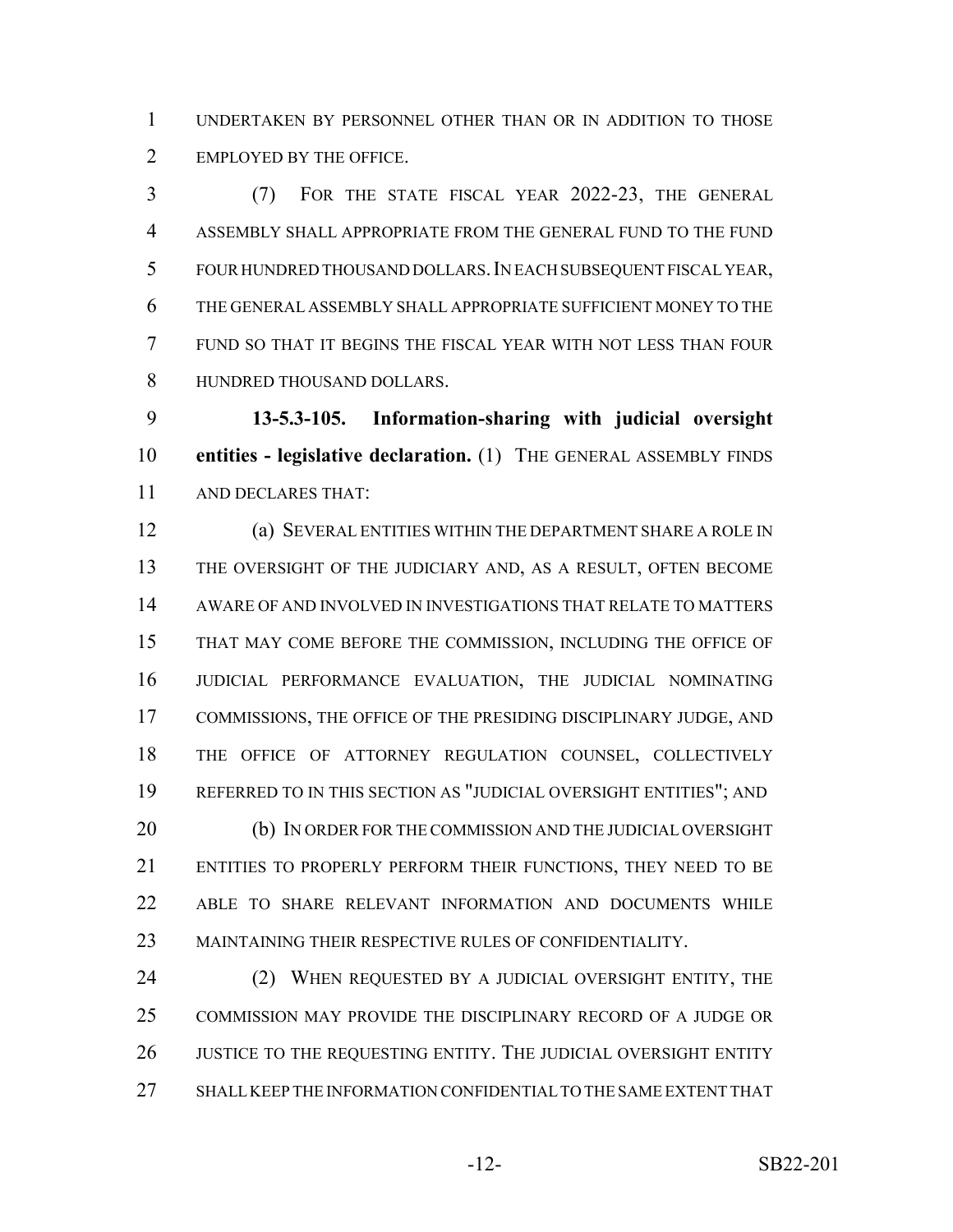THE COMMISSION IS REQUIRED TO DO SO PURSUANT TO THE STATE CONSTITUTION AND THE RULES OF JUDICIAL DISCIPLINE.

 (3) WHEN A JUDICIAL OVERSIGHT ENTITY RECEIVES INFORMATION INDICATING OR ALLEGING POTENTIAL JUDICIAL MISCONDUCT, THE ENTITY SHALL SHARE ALL SUCH INFORMATION WITH THE COMMISSION WITHIN A REASONABLE TIME. ANY INFORMATION OR MATERIALS RECEIVED FROM THE ENTITY ARE SUBJECT TO THE COMMISSION'S RULES OF CONFIDENTIALITY.

 **13-5.3-106. Information-sharing within the judicial department - legislative declaration.** (1) THE GENERAL ASSEMBLY FINDS AND DECLARES THAT:

 (a) OFFICES OR PERSONNEL WITHIN THE DEPARTMENT ARE OFTEN 13 THE FIRST TO RECEIVE COMPLAINTS;

 (b) THE DEPARTMENT OFTEN HOLDS EVIDENTIARY MATERIALS RELATING TO POTENTIAL MISCONDUCT AND OFTEN DEVELOPS EVIDENCE, THROUGH INVESTIGATIONS OR OTHERWISE, RELATING TO SUCH POTENTIAL MISCONDUCT;

 (c) THE COMMISSION CANNOT FULLY PURSUE ITS CONSTITUTIONAL MANDATE UNLESS ALL INFORMATION RELEVANT TO A COMPLAINT AVAILABLE TO THE DEPARTMENT IS FREELY AND PROMPTLY SHARED WITH 21 THE COMMISSION: AND

**(d)** THE CREDIBILITY OF THE JUDICIARY AND JUDICIAL DISCIPLINE ARE BEST SERVED BY THE DEPARTMENT PROMPTLY SHARING WITH THE COMMISSION ALL INFORMATION AND MATERIALS AVAILABLE TO THE DEPARTMENT RELEVANT TO A COMPLAINT OR POTENTIAL MISCONDUCT.

26 (2) THE DEPARTMENT SHALL ENSURE THAT IF ANY MEMBER OF THE DEPARTMENT, INCLUDING MEMBERS OF THE OFFICE OF THE STATE COURT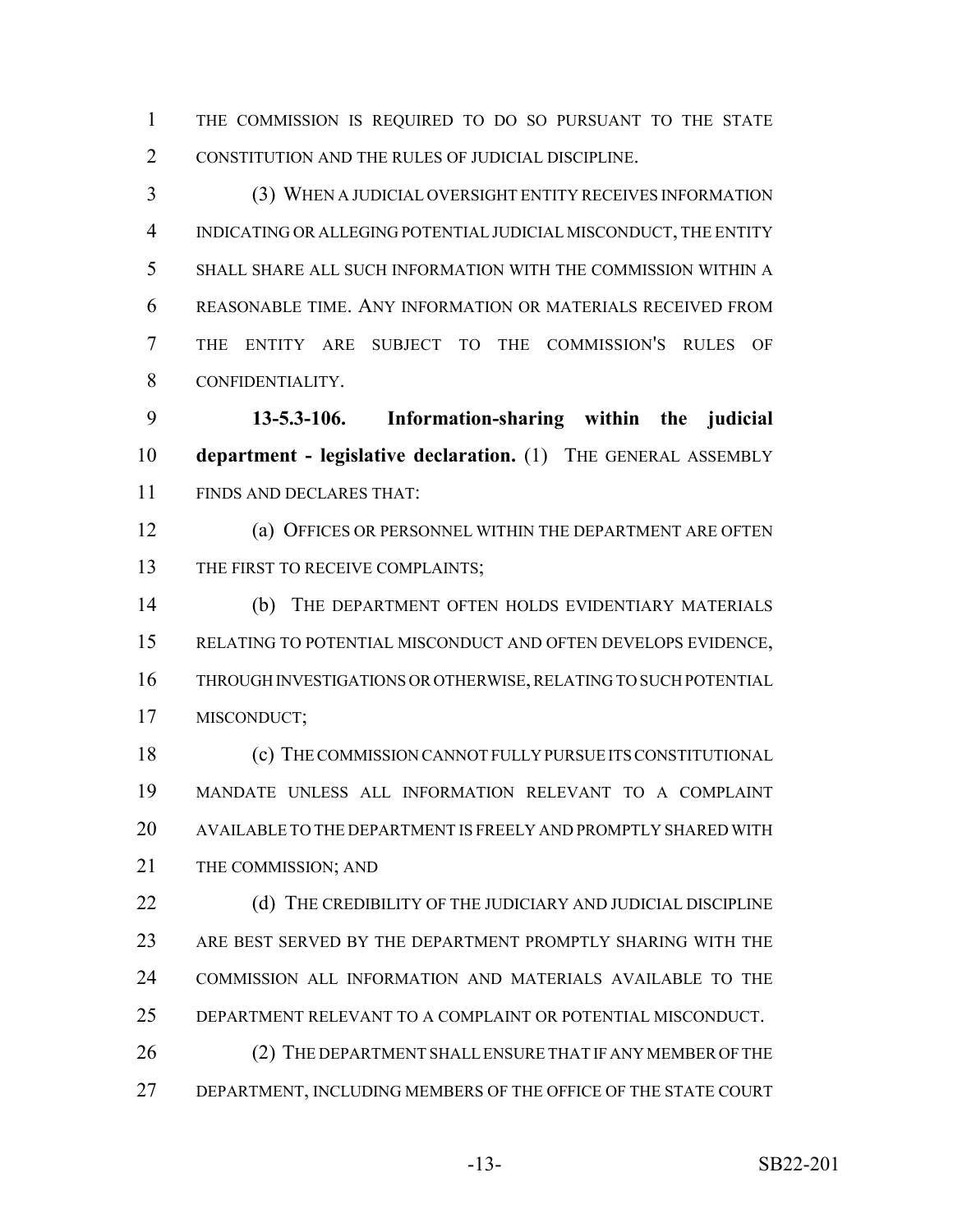ADMINISTRATOR, THE OFFICE OF THE CHIEF JUSTICE, CHIEF JUDGES, DISTRICT ADMINISTRATORS, THE HUMAN RESOURCES DEPARTMENT, ADMINISTRATIVE PERSONNEL, JUDICIAL DISTRICTS, CLERKS OF COURT, THE OFFICE OF ATTORNEY REGULATION COUNSEL, AND OTHERS, RECEIVES A COMPLAINT OR LEARNS OF FACTS COMPRISING POTENTIAL MISCONDUCT OF A JUDGE OR JUSTICE, THE PERSON OR OFFICE RECEIVING THE INFORMATION SHALL:

8 (a) DOCUMENT BOTH THE RECEIPT OF THE COMPLAINT AND THE DEPARTMENT'S HANDLING OF THE COMPLAINT, INCLUDING ANY INVESTIGATION THAT MAY BE CONDUCTED, AND MAINTAIN SUCH DOCUMENTATION FOR AS LONG AS THE SUBJECT OF THE COMPLAINT IS A 12 JUDGE, PLUS THREE CALENDAR YEARS;

 (b) WITHIN NOT MORE THAN THIRTY-FIVE DAYS AFTER RECEIPT OF THE COMPLAINT, NOTIFY THE OFFICE OF THE COMPLAINT AND PROVIDE THE OFFICE WITH ALL INFORMATION WITHIN THE CUSTODY OR CONTROL OF THE DEPARTMENT RELATED TO THE COMPLAINT, INCLUDING:

(I) IDENTIFICATION OF POTENTIAL WITNESSES;

18 (II) A LIST OF ANY EVIDENCE HELD OR KNOWN;

 (III) ACCESS TO ALL EVIDENCE, INCLUDING ADMINISTRATIVE FILES, DIGITAL DATA, DIGITAL OR PAPER CASE FILES, RECORDINGS AND TRANSCRIPTS, COMMUNICATIONS, AND METADATA, WITHOUT CHARGE; AND

**(IV) ANY DEPARTMENT INVESTIGATIVE MATERIALS THAT MAY** 24 EXIST, INCLUDING ANY INVESTIGATIVE OR ACTION PLANS; AND

 (c) NOTIFY ANY PERSON SUPPLYING ANY INFORMATION CONCERNING A COMPLAINT, AND ANY WITNESS INTERVIEWED, OF THE FOLLOWING: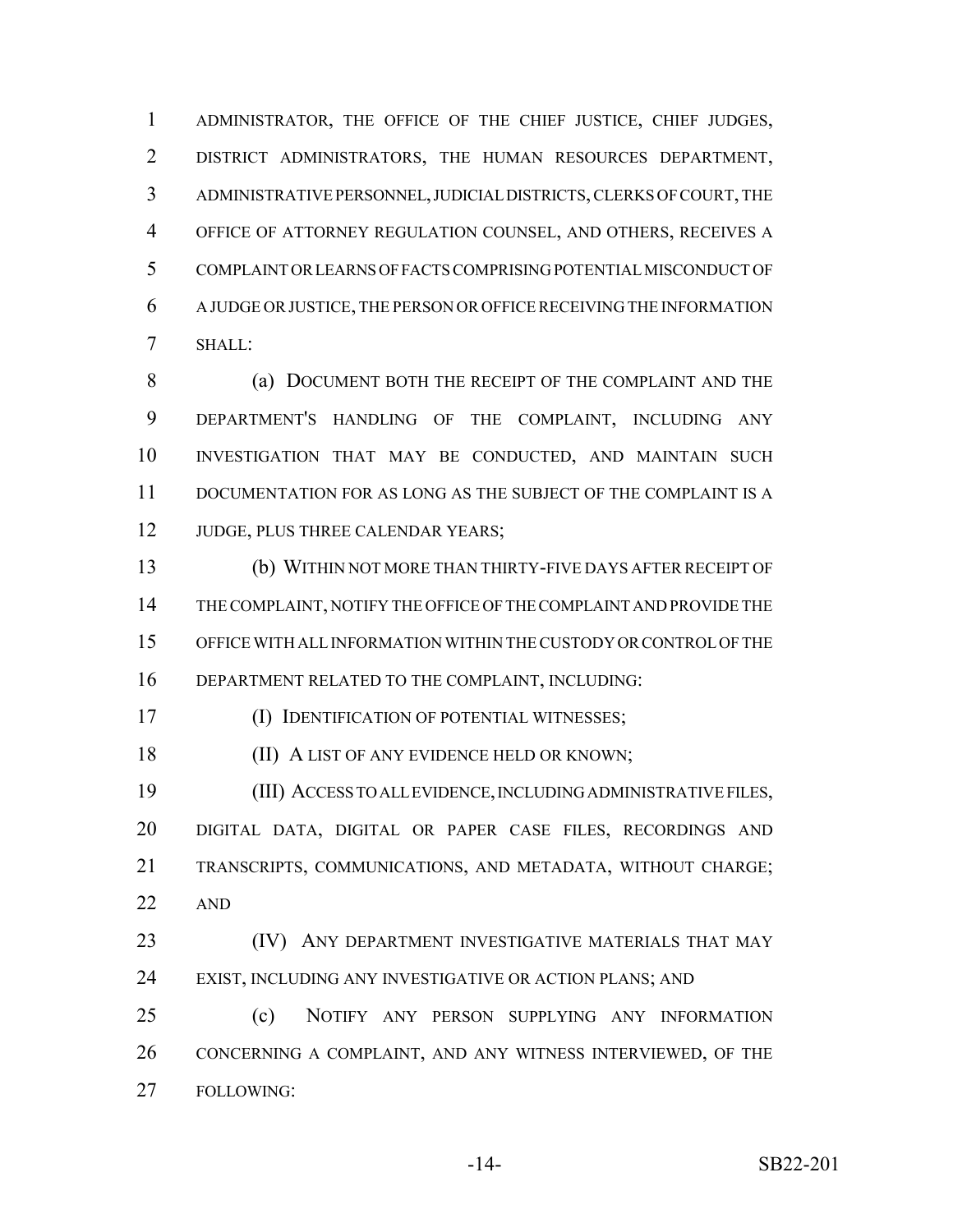(I) THE EXISTENCE, ROLE, INDEPENDENCE FROM THE DEPARTMENT, AND PROCESS OF COMMUNICATING WITH THE COMMISSION;

 (II) THAT INFORMATION GIVEN TO THE COMMISSION IS CONFIDENTIAL UNLESS AND UNTIL A RECOMMENDATION IS MADE TO THE SUPREME COURT;

 (III) RULE 2.16 (B) OF THE CODE PROHIBITING RETALIATION AGAINST ANY PERSON ASSISTING THE COMMISSION;

 (IV) THAT THE DEPARTMENT HAS A DUTY TO DISCLOSE ALL INFORMATION RELATED TO POTENTIAL JUDICIAL MISCONDUCT TO THE COMMISSION; AND

 (V) THAT THE DEPARTMENT IS PROHIBITED FROM DISCOURAGING A PERSON FROM SHARING INFORMATION WITH THE COMMISSION, INCLUDING ENTERING INTO A NONDISCLOSURE AGREEMENT THAT WOULD HAVE THAT EFFECT.

 (3) THE DEPARTMENT'S DUTIES OF DISCLOSURE ARISE WHEN THE DEPARTMENT RECEIVES A COMPLAINT.

 (4) THE DUTIES TO DOCUMENT AND DISCLOSE POTENTIAL JUDICIAL MISCONDUCT AND RELATED INFORMATION CONTINUE WHEN THE DEPARTMENT RECEIVES ADDITIONAL INFORMATION.

20 (5) (a) THE DEPARTMENT SHALL:

21 (I) ADOPT PROCEDURES AND POLICIES TO IMPLEMENT THE DUTIES 22 STATED IN THIS SECTION AND TO EDUCATE DEPARTMENT PERSONNEL ABOUT THESE DUTIES; AND

**(II) COOPERATE WITH ANY REQUEST FROM THE COMMISSION FOR**  INFORMATION RELATED TO EVALUATING A COMPLAINT AND SUPPLY REQUESTED INFORMATION OR MATERIALS WITHIN A REASONABLE TIME OF 27 NOT MORE THAN THIRTY-FIVE DAYS AFTER THE DATE OF REQUEST.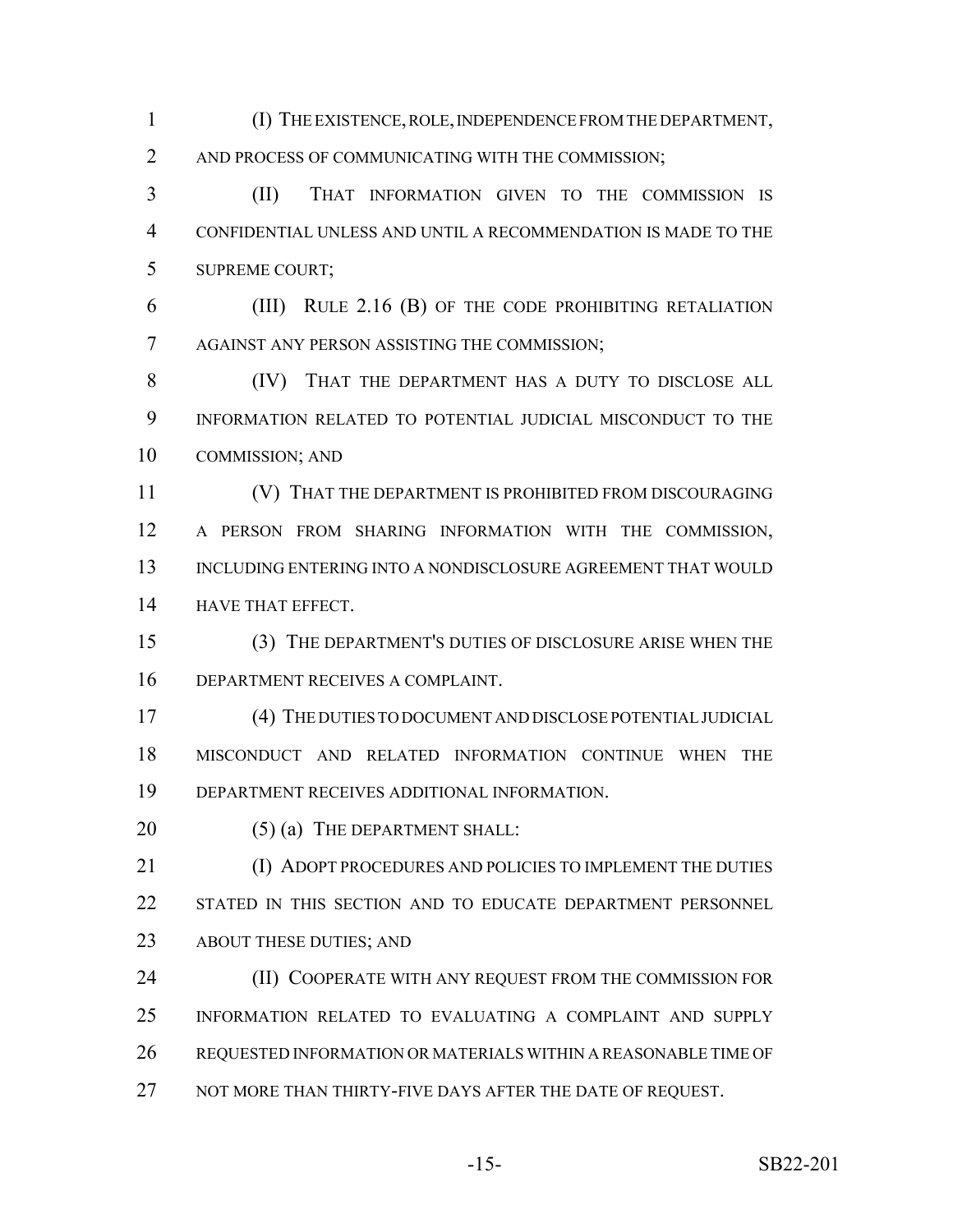(b) THE DEPARTMENT SHALL NOT:

**(I) ADOPT ANY POLICY OR ENTER INTO ANY CONTRACT THAT**  PURPORTS TO IMPEDE DISCLOSURE OF INFORMATION RELATED TO POTENTIAL JUDICIAL MISCONDUCT TO THE COMMISSION.THE DEPARTMENT SHALL NOT DISCOURAGE ANY PERSON OR ENTITY FROM COOPERATING WITH THE COMMISSION OR DISCLOSING INFORMATION TO THE COMMISSION.

 (II) WITHHOLD FROM THE COMMISSION DISCLOSURE OF MATERIALS OR INFORMATION FOR ANY OF THE FOLLOWING REASONS:

 (A) A CLAIM OF PRIVILEGE, INCLUDING ATTORNEY-CLIENT, ATTORNEY WORK PRODUCT, JUDICIAL DELIBERATION, OR OTHER CLAIM OF PRIVILEGE;

(B) A CLAIM OF CONFIDENTIALITY; OR

 (C) A CLAIM OF CONTRACTUAL RIGHT OR OBLIGATION NOT TO 14 DISCLOSE INFORMATION, INCLUDING A NONDISCLOSURE AGREEMENT;

 (III) RETALIATE, DIRECTLY OR INDIRECTLY, AGAINST ANY PERSON COMMUNICATING WITH THE COMMISSION REGARDING POTENTIAL JUDICIAL MISCONDUCT OR ITS EXAMINATION, ANY PERSON SEEKING TO COMPLY WITH THE DOCUMENTATION AND DISCLOSURE OBLIGATIONS OF THIS SECTION, OR ANY PERSON OTHERWISE ASSISTING OR SUSPECTED OF ASSISTING THE COMMISSION TO FULFILL ITS CONSTITUTIONAL MANDATE OR 21 ITS ROLE IN JUDICIAL OVERSIGHT; OR

**(IV)** USE THE DEPARTMENT'S AUTHORITY TO ACCESS AND REVIEW THE DATA OF USERS OF THE DEPARTMENT'S COMPUTER NETWORK AND SYSTEMS TO ACCESS OTHERWISE CONFIDENTIAL INTERNAL DIGITAL FILES OR COMMUNICATIONS OF THE COMMISSION.

 (c) THE TIMELY DISCLOSURE TO THE COMMISSION OF INFORMATION OR MATERIALS PURSUANT TO THIS SECTION BY THE DEPARTMENT DOES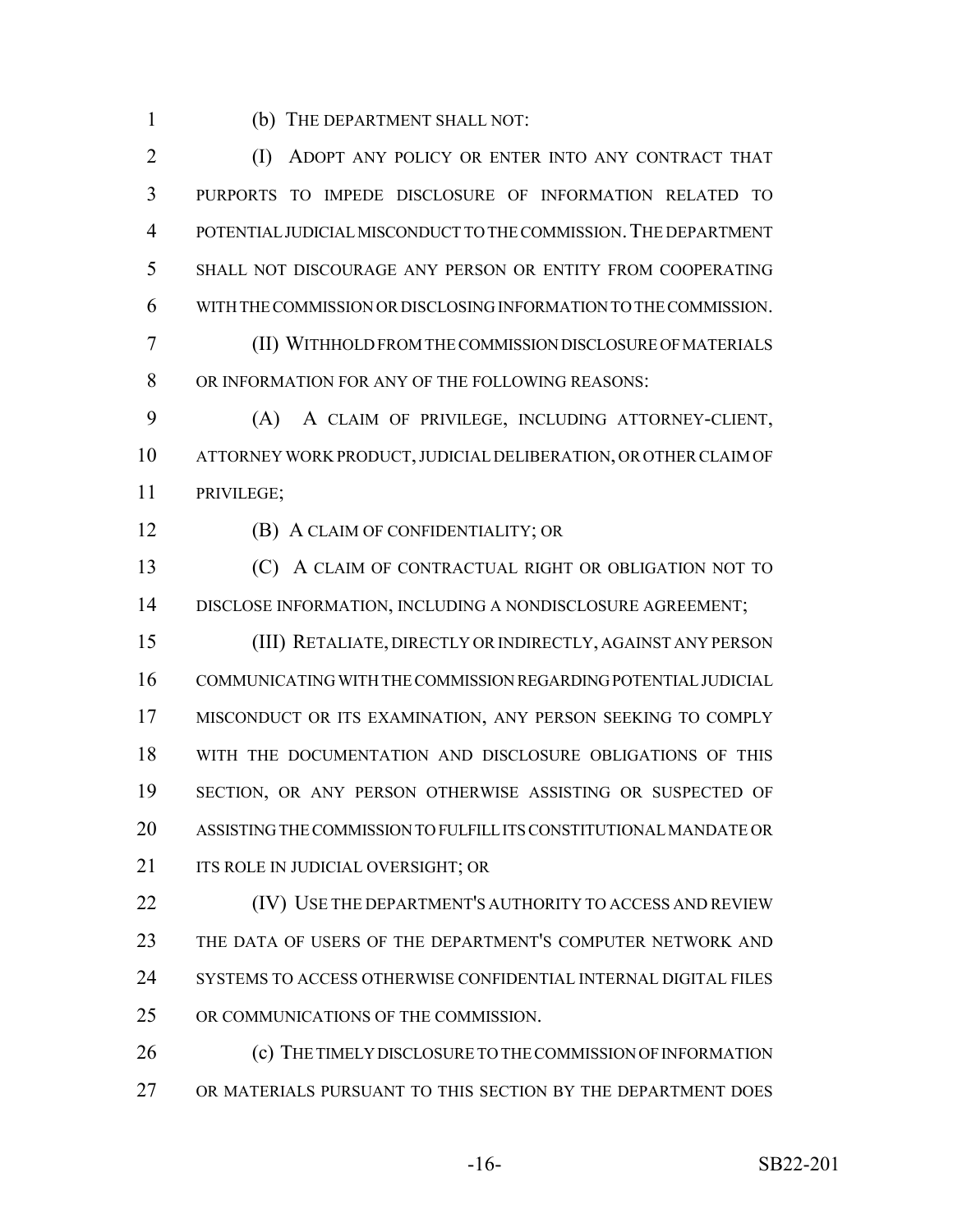NOT, BY ITSELF, WAIVE ANY OTHERWISE VALID CLAIM OF PRIVILEGE OR CONFIDENTIALITY HELD BY THE DEPARTMENT.

 **13-5.3-107. Rulemaking.** (1) SECTION 23 (3)(h) OF ARTICLE VI OF THE COLORADO CONSTITUTION DIRECTS THE SUPREME COURT TO PROVIDE BY RULE FOR PROCEDURES BEFORE THE COMMISSION, THE MASTERS, AND THE SUPREME COURT. IN EXERCISING ITS RULEMAKING AUTHORITY, THE SUPREME COURT SHALL PROVIDE THE COMMISSION REASONABLE NOTICE AND AN OPPORTUNITY TO OBJECT BEFORE ENACTING ANY NEW RULE OR AMENDMENT AS IT PERTAINS TO JUDICIAL DISCIPLINE. IF THE COMMISSION OBJECTS TO ANY RULE OR AMENDMENT, REPRESENTATIVES OF THE SUPREME COURT SHALL MEET WITH REPRESENTATIVES OF THE COMMISSION AND ENGAGE IN GOOD-FAITH 13 EFFORTS TO RESOLVE THEIR DIFFERENCES.

 (2) WHENEVER THE SUPREME COURT PROPOSES A RULE, GUIDELINE, OR PROCEDURE RELATED TO JUDICIAL DISCIPLINE, THE 16 SUPREME COURT SHALL POST NOTICE OF THE PROPOSED RULE, GUIDELINE, OR PROCEDURE; ALLOW FOR A PERIOD FOR PUBLIC COMMENT; AND GIVE THE PUBLIC AN OPPORTUNITY TO ADDRESS THE SUPREME COURT CONCERNING THE PROPOSED RULE, GUIDELINE, OR PROCEDURE AT A 20 PUBLIC HEARING.

 **13-5.3-108. Reporting requirements - "State Measurement for Accountable, Responsive, and Transparent (SMART) Government** 23 Act" report. (1) THE COMMISSION SHALL GATHER AND MAINTAIN ANNUAL DATA AND STATISTICS ON:

- 25 (a) THE NUMBER OF REQUESTS FOR EVALUATION RECEIVED;
- 26 (b) THE NUMBER OF INVESTIGATIONS PERFORMED;
- **(c)** THE NUMBER OF FORMAL PROCEEDINGS PURSUED;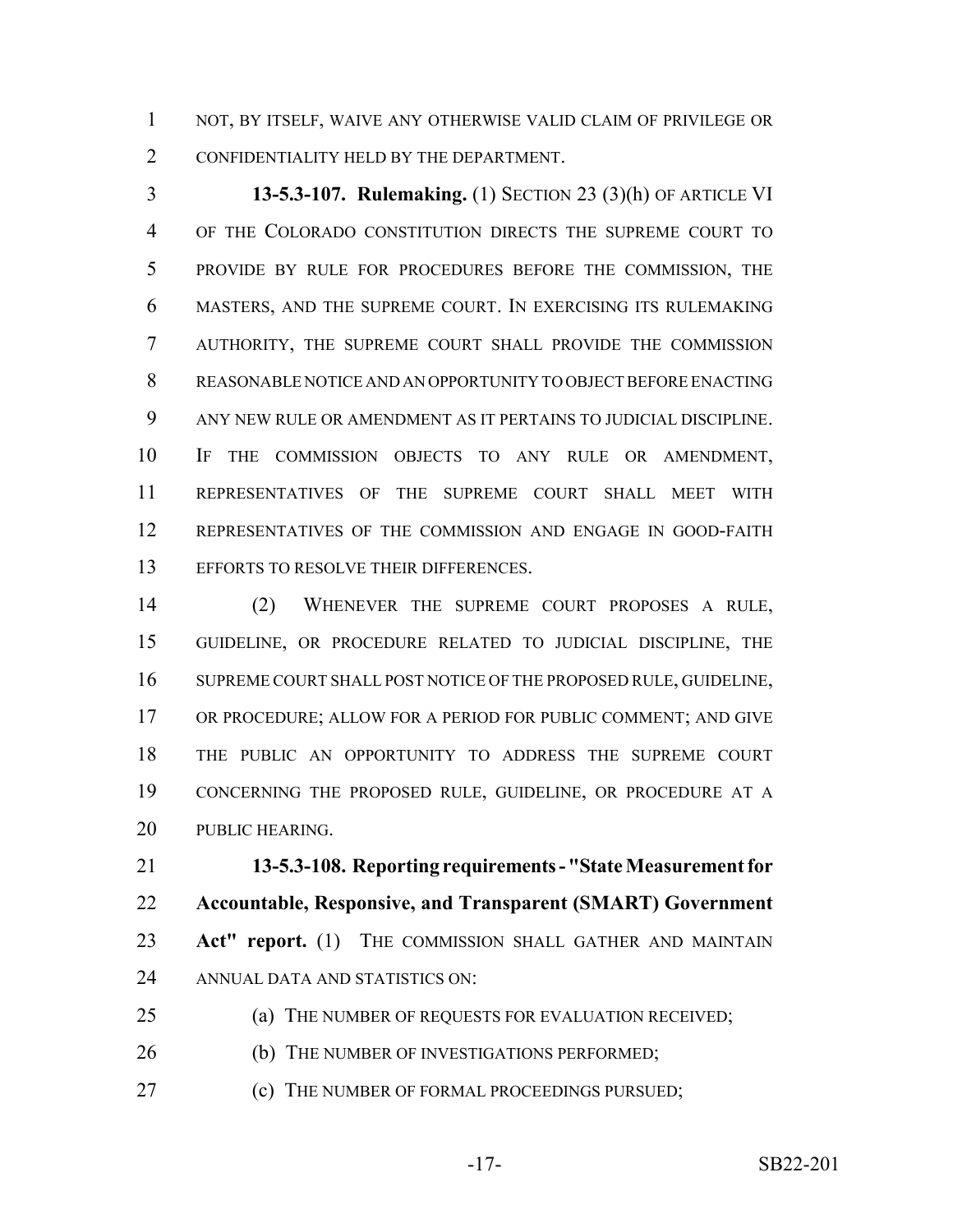(d) THE TYPES AND RELATIVE VOLUME OF MISCONDUCT ALLEGATIONS RECEIVED;

 (e) THE TYPE AND RELATIVE VOLUME OF INCIDENTS OF JUDICIAL MISCONDUCT IDENTIFIED;

(f) THE NUMBER AND TYPES OF DISPOSITIONS ENTERED; AND

 (g) THE DEMOGRAPHICS, INCLUDING THE GENDER, AGE, RACE, ETHNICITY, OR DISABILITY, OF JUDGES UNDER DISCIPLINE OR INVESTIGATION AND THOSE DIRECTLY AFFECTED BY THE POTENTIAL MISCONDUCT.

 (2) BEGINNING JANUARY 2023, AND EVERY JANUARY THEREAFTER, THE COMMISSION SHALL REPORT ON THE ACTIVITIES OF THE COMMISSIONERS TO THE COMMITTEES OF REFERENCE OF THE GENERAL ASSEMBLY AS PART OF ITS "STATE MEASUREMENT FOR ACCOUNTABLE, RESPONSIVE, AND TRANSPARENT (SMART) GOVERNMENT ACT" 15 PRESENTATION REQUIRED BY SECTION 2-7-203.

 **13-5.3-109. Legislative interim committee on judicial discipline - creation - repeal.** (1) NOTWITHSTANDING SECTION 2-3-303.3, THERE IS CREATED THE LEGISLATIVE INTERIM COMMITTEE ON JUDICIAL DISCIPLINE, REFERRED TO IN THIS SECTION AS THE "INTERIM COMMITTEE", TO STUDY 20 THE ISSUES DESCRIBED IN SUBSECTION (7) OF THIS SECTION. THE INTERIM 21 COMMITTEE SHALL MEET DURING THE INTERIM BETWEEN THE 2022 AND 22 2023 LEGISLATIVE SESSIONS. THE INTERIM COMMITTEE CONSISTS OF:

 (a) FOUR MEMBERS OF THE SENATE, WITH TWO MEMBERS APPOINTED BY THE MAJORITY LEADER OF THE SENATE AND TWO MEMBERS APPOINTED BY THE MINORITY LEADER OF THE SENATE; AND

 (b) FOUR MEMBERS OF THE HOUSE OF REPRESENTATIVES, WITH TWO MEMBERS APPOINTED BY THE SPEAKER OF THE HOUSE OF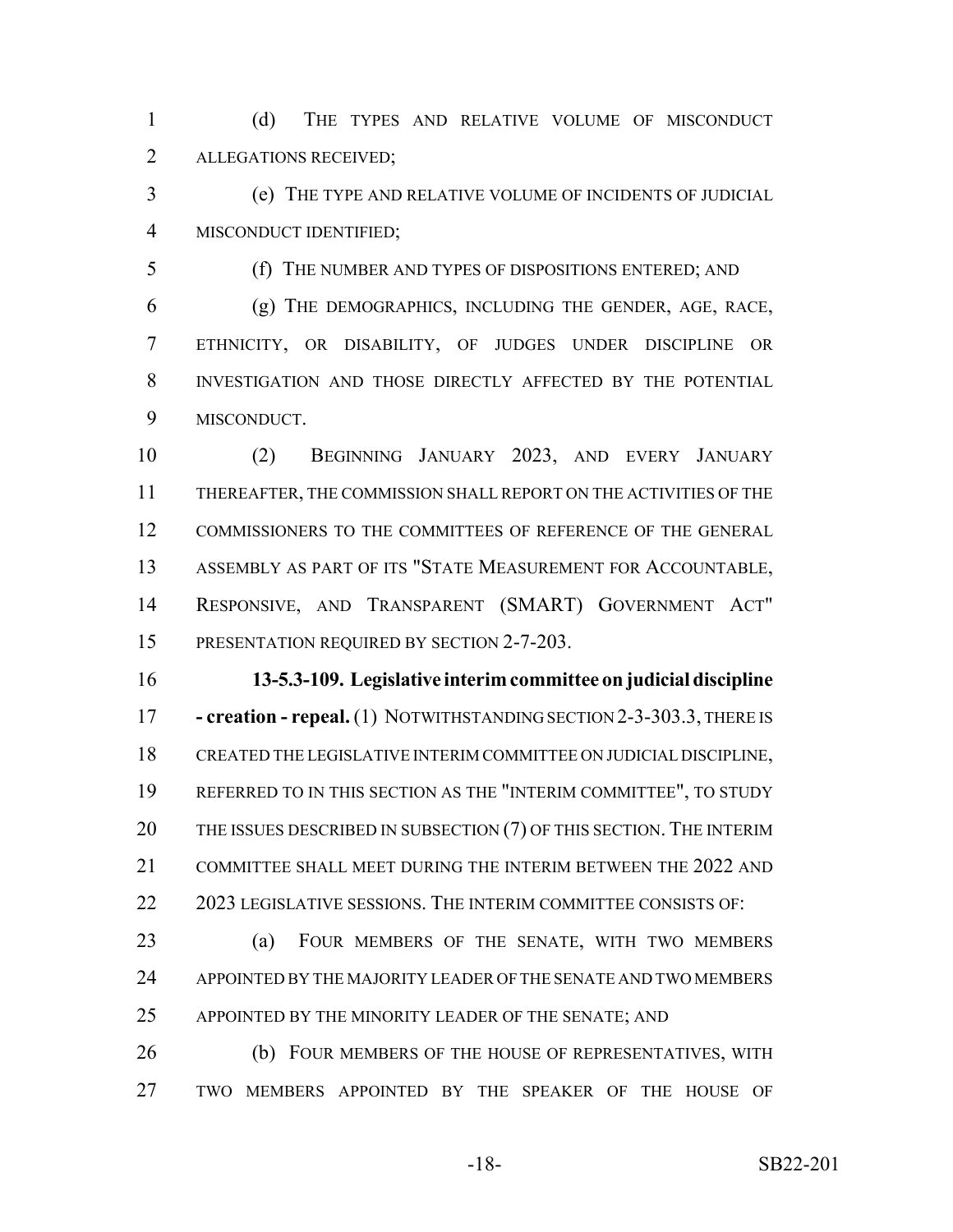REPRESENTATIVES AND TWO MEMBERS APPOINTED BY THE MINORITY 2 LEADER OF THE HOUSE OF REPRESENTATIVES.

 (2) (a) THE APPOINTING AUTHORITIES SHALL APPOINT THE MEMBERS OF THE INTERIM COMMITTEE AS SOON AS POSSIBLE AFTER THE EFFECTIVE DATE OF THIS SECTION BUT NOT LATER THAN FIFTEEN DAYS AFTER THE EFFECTIVE DATE OF THIS SECTION. IF A VACANCY ARISES ON THE INTERIM COMMITTEE, THE APPROPRIATE APPOINTING AUTHORITY SHALL APPOINT A MEMBER TO FILL THE VACANCY AS SOON AS POSSIBLE.

 (b) THE MAJORITY LEADER OF THE SENATE SHALL APPOINT THE CHAIR OF THE INTERIM COMMITTEE AND THE MINORITY LEADER OF THE HOUSE OF REPRESENTATIVES SHALL APPOINT THE VICE-CHAIR OF THE INTERIM COMMITTEE. IN THE CASE OF A TIE VOTE, THE CHAIR OF THE INTERIM COMMITTEE SHALL CAST AN ADDITIONAL DECIDING VOTE.

 (3) THE CHAIR OF THE INTERIM COMMITTEE SHALL SCHEDULE THE FIRST MEETING OF THE INTERIM COMMITTEE TO BE HELD NOT LATER THAN THIRTY DAYS AFTER THE EFFECTIVE DATE OF THIS SECTION. THE INTERIM COMMITTEE MAY MEET UP TO FIVE TIMES DURING THE INTERIM BETWEEN 18 THE 2022 AND 2023 LEGISLATIVE SESSIONS.

 (4) THE DIRECTOR OF RESEARCH OF THE LEGISLATIVE COUNCIL AND THE DIRECTOR OF THE OFFICE OF LEGISLATIVE LEGAL SERVICES SHALL PROVIDE STAFF ASSISTANCE TO THE INTERIM COMMITTEE.

22 (5) THE INTERIM COMMITTEE MAY INTRODUCE UP TO A TOTAL OF 23 THREE BILLS, JOINT RESOLUTIONS, AND CONCURRENT RESOLUTIONS IN THE 2023 LEGISLATIVE SESSION. BILLS THAT THE INTERIM COMMITTEE INTRODUCES ARE EXEMPT FROM THE FIVE-BILL LIMITATION SPECIFIED IN 26 RULE 24 (b)(1)(A) OF THE JOINT RULES OF THE SENATE AND THE HOUSE OF REPRESENTATIVES.JOINT RESOLUTIONS AND CONCURRENT RESOLUTIONS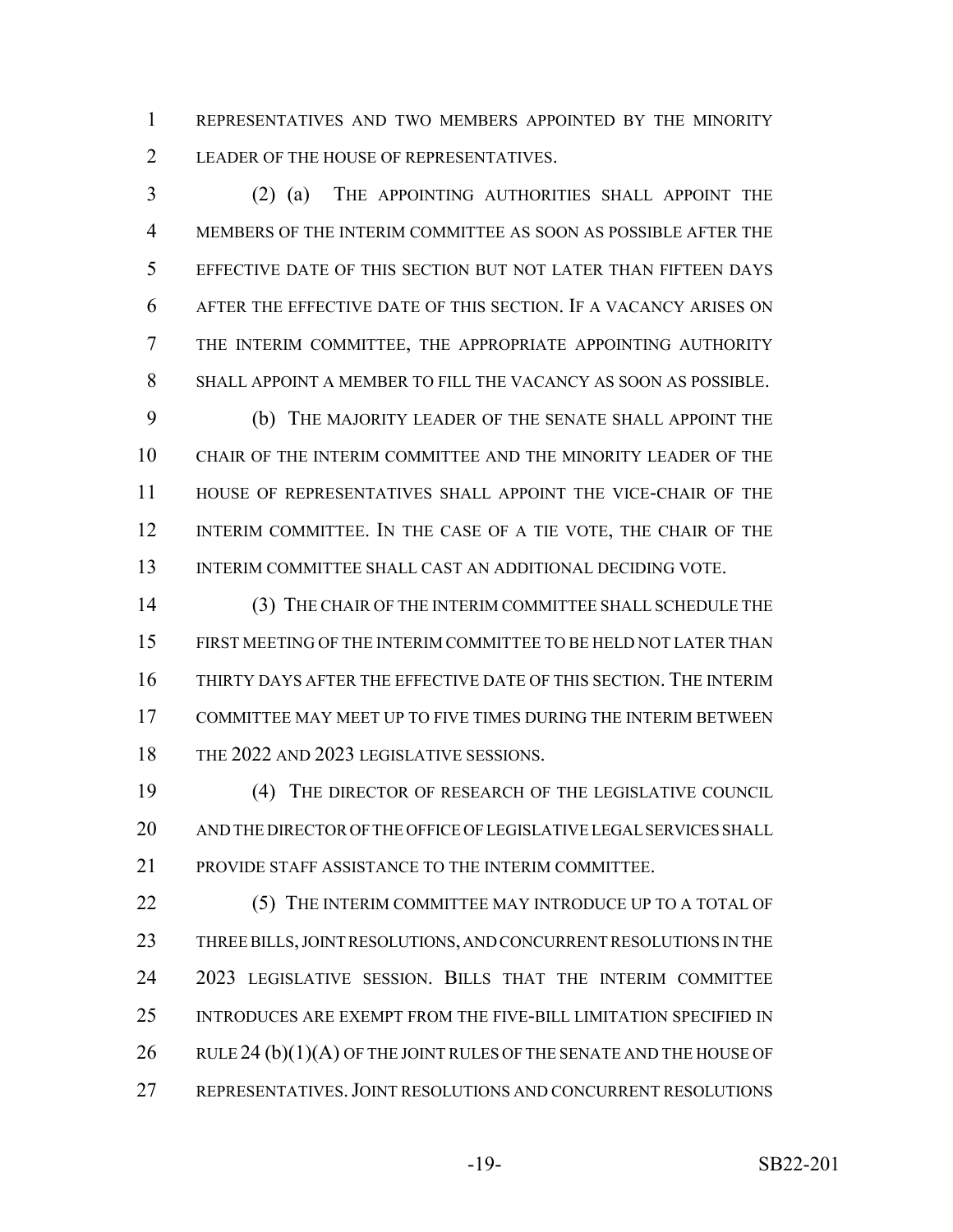THAT THE INTERIM COMMITTEE INTRODUCES ARE EXEMPT FROM THE 2 LIMITATIONS SET OUT IN RULE (g) OF THE RULES OF THE HOUSE OF REPRESENTATIVES AND RULE 30 (f) OF THE RULES OF THE SENATE. THE INTERIM COMMITTEE IS EXEMPT FROM THE REQUIREMENT TO REPORT BILLS OR OTHER MEASURES TO THE LEGISLATIVE COUNCIL AS SPECIFIED IN RULE 24 (b)(1)(D) AND RULE 24A (d)(8) OF THE JOINT RULES OF THE SENATE AND THE HOUSE OF REPRESENTATIVES AND IN SECTION 2-3-303 (1)(f). THE INTERIM COMMITTEE IS SUBJECT TO RULE 24A OF THE JOINT RULES OF THE SENATE AND HOUSE OF REPRESENTATIVES, EXCEPT TO THE EXTENT THAT THE RULE MAY CONFLICT WITH THIS SECTION. BILLS RECOMMENDED BY THE INTERIM COMMITTEE MUST BE INTRODUCED BY THE INTRODUCTION 12 DEADLINE FOR HOUSE BILLS SPECIFIED IN RULE 23 (a)(1) OF THE JOINT RULES OF THE SENATE AND HOUSE OF REPRESENTATIVES. THE CHAIR AND VICE-CHAIR SHALL JOINTLY ESTABLISH THE LAST DATE FOR THE SINGLE MEETING AT WHICH THE INTERIM COMMITTEE MAY APPROVE BILL REQUESTS, THE LAST DATE BY WHICH INTERIM COMMITTEE MEMBERS MUST FINALIZE BILL DRAFTS OR BY WHICH BILL DRAFTS WILL BE DEEMED FINALIZED FOR FISCAL NOTE PURPOSES, AND THE LAST DATE BY WHICH THE INTERIM COMMITTEE WILL CONSIDER AND TAKE FINAL ACTION ON BILL DRAFTS, WHICH MUST BE NO LATER THAN SEPTEMBER 1, 2022.

 (6) ALL EXPENDITURES THAT THE INTERIM COMMITTEE MAKES ARE 22 SUBJECT TO APPROVAL BY THE CHAIR OF THE INTERIM COMMITTEE AND, IF APPROVED, SHALL BE PAID BY VOUCHERS AND WARRANTS DRAWN AS PROVIDED BY LAW FROM APPROPRIATIONS MADE BY THE GENERAL ASSEMBLY FOR THE PURPOSES OF THIS SECTION.

**(7) AT A MINIMUM, THE INTERIM COMMITTEE SHALL STUDY THE** FOLLOWING ISSUES: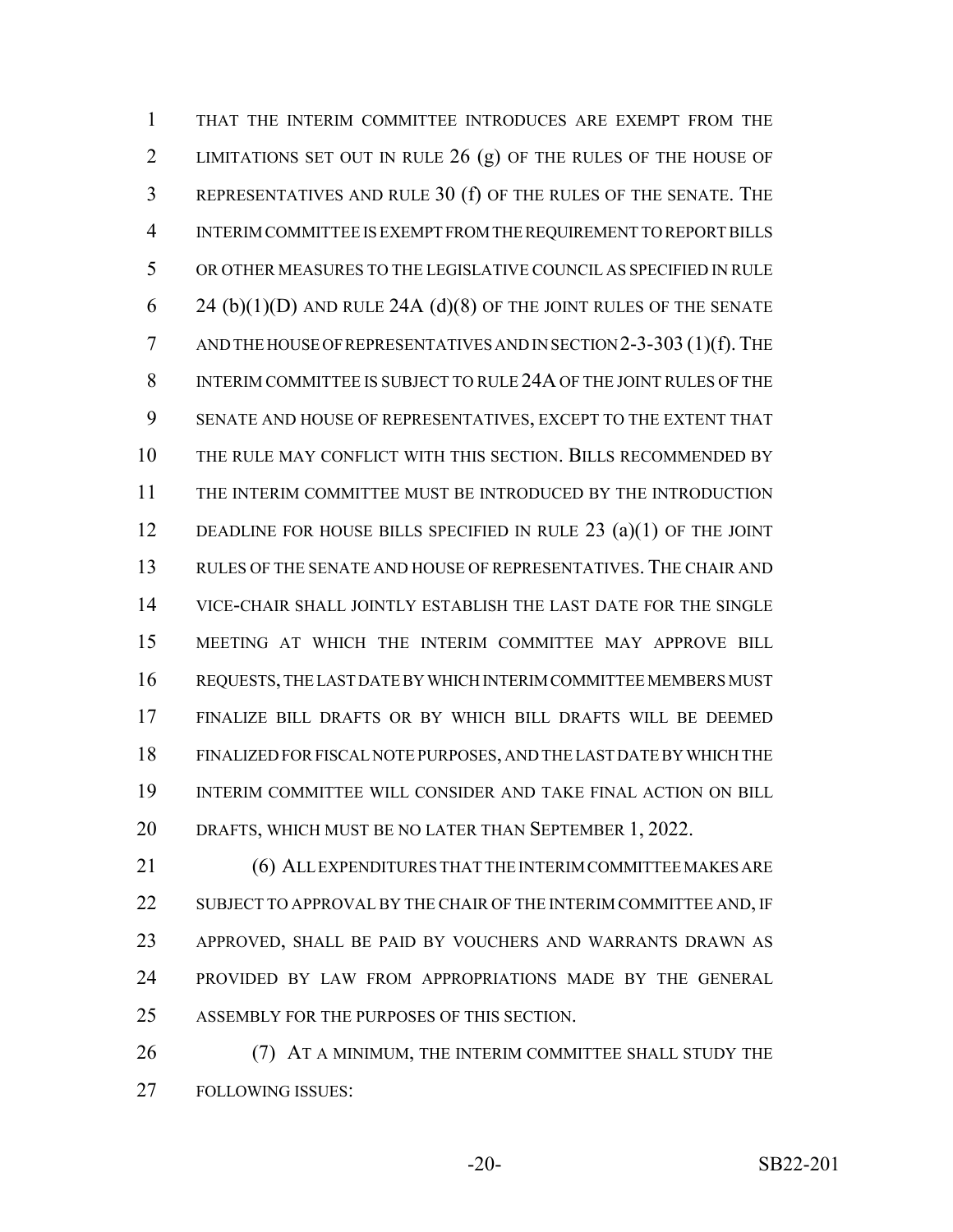(a) THE EFFECTIVENESS OF COLORADO'S SYSTEM OF JUDICIAL DISCIPLINE IN INVESTIGATING AND ADDRESSING THE ALLEGATIONS OF MISHANDLING JUDICIAL MISCONDUCT COMPLAINTS PUBLISHED IN 2021;

 (b) HOW TO ACHIEVE A SYSTEM OF JUDICIAL DISCIPLINE IN WHICH INDIVIDUAL CASES ARE INVESTIGATED AND DETERMINED INDEPENDENT OF UNDUE INFLUENCE BY THE JUDICIARY, TO BE OVERSEEN BY THE COMMUNITY, THE BAR, AND THE JUDICIARY;

 (c) WHETHER A SYSTEM OF JUDICIAL DISCIPLINE CAN BE EFFECTIVE AND INSPIRE PUBLIC CONFIDENCE WHILE RETAINING JUDICIAL CONTROL OF FINAL DECISION-MAKING AUTHORITY OVER JUDICIAL DISCIPLINE CASES;

 (d) WHETHER THE EXISTING COMMISSION SHOULD BE AUTHORIZED TO MAKE INITIAL DECISIONS ON DISCIPLINE CASES FOR PUBLIC AND PRIVATE DISCIPLINE THAT ARE THEN SUBJECT TO APPELLATE REVIEW BEFORE A SEPARATE REVIEW BOARD THAT IS INDEPENDENT OF THE JUDICIARY;

 (e) THE BEST METHOD OF ASSIGNING RULEMAKING AUTHORITY OVER THE JUDICIAL DISCIPLINE SYSTEM TO ACHIEVE EFFECTIVENESS AND INDEPENDENCE WHILE INSPIRING PUBLIC CONFIDENCE;

 (f) HOW TO ADDRESS JUDICIAL DISCIPLINE EFFECTIVELY AND CREDIBLY WHEN MEMBERS, ACTIONS, OR DECISIONS OF THE SUPREME 21 COURT ARE BEING EVALUATED FOR POTENTIAL JUDICIAL MISCONDUCT:

 (g) WHETHER THE SUPREME COURT SHOULD CONTINUE TO CONTROL THE APPOINTMENT OF THE FOUR JUDGE MEMBERS OF THE COMMISSION;

 (h) THE APPROPRIATE METHOD FOR DEFINING A CONSISTENT AND 26 CLEAR SET OF DISQUALIFICATION STANDARDS FOR EACH OF THE DECISION MAKERS IN THE JUDICIAL DISCIPLINE SYSTEM, INCLUDING SUPREME COURT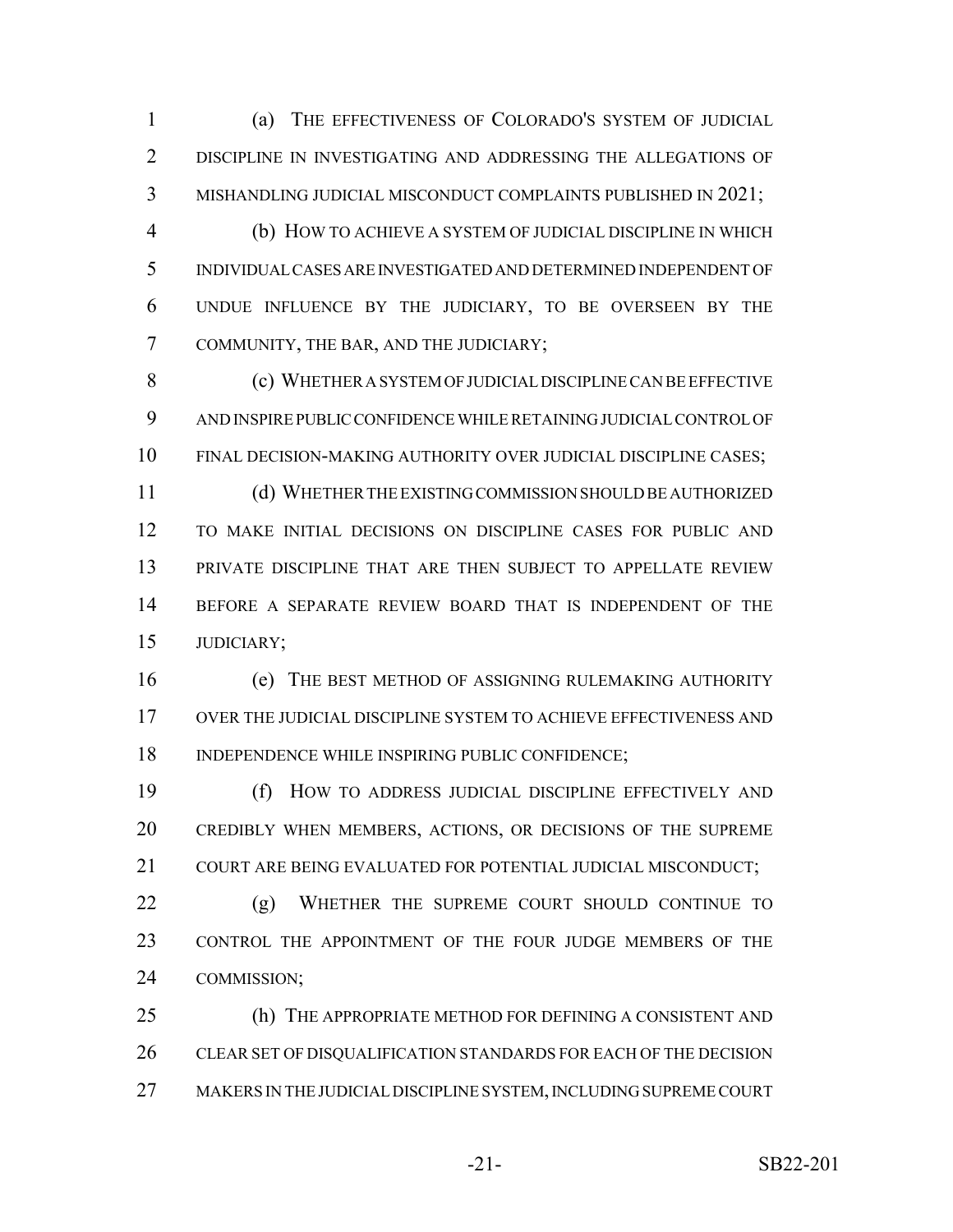JUSTICES, COMMISSION MEMBERS, SPECIAL COUNSEL, AND SPECIAL 2 MASTERS, AND FOR DETERMINING DISQUALIFICATION ISSUES;

 (i) THE BEST METHOD OF BALANCING THE VALUES OF CONFIDENTIALITY AND TRANSPARENCY FOR JUDICIAL DISCIPLINE MATTERS;

 (j) HOW TO ENSURE THAT THE COMMISSION CAN OBTAIN UNFETTERED ACCESS TO INFORMATION AND FILES IN THE CUSTODY OR CONTROL OF THE DEPARTMENT RELEVANT TO JUDICIAL MISCONDUCT COMPLAINTS;

 (k) WHETHER RULE 13 OF THE RULES ON JUDICIAL DISCIPLINE, WHICH ASSIGNS THE ROLE OF SCREENING MISCONDUCT COMPLAINTS, SHOULD BE MODIFIED TO AUTHORIZE THE DEPARTMENT TO PRE-SCREEN JUDICIAL MISCONDUCT COMPLAINTS BEFORE REPORTING THEM TO THE COMMISSION;

 (l) AN EFFECTIVE ENFORCEMENT MECHANISM FOR ANY DISCLOSURE OBLIGATION RELATED TO JUDICIAL DISCIPLINE;

(m) HOW BEST TO FUND THE SYSTEM FOR JUDICIAL DISCIPLINE;

 (n) THE RELATIVE BENEFITS OF THE MODELS FOR ACHIEVING INDEPENDENT JUDICIAL DISCIPLINE ADOPTED BY ILLINOIS AND THE AMERICAN BAR ASSOCIATION'S MODEL RULES FOR JUDICIAL DISCIPLINARY ENFORCEMENT OR ANY OTHER MODEL ADDRESSING THE FINAL 22 DECISION-MAKER CONFLICT THAT AROSE IN COLORADO IN 2021;

 (o) RECOMMENDATIONS FROM THE DEPARTMENT, THE COMMISSION, AND ANY OTHER STAKEHOLDERS THE INTERIM COMMITTEE DEEMS APPROPRIATE; AND

 (p) WHAT AMENDMENTS TO CONSTITUTIONAL, STATUTORY, OR RULE-BASED LAW ARE ADVISABLE TO ADDRESS THE INTERIM COMMITTEE'S

-22- SB22-201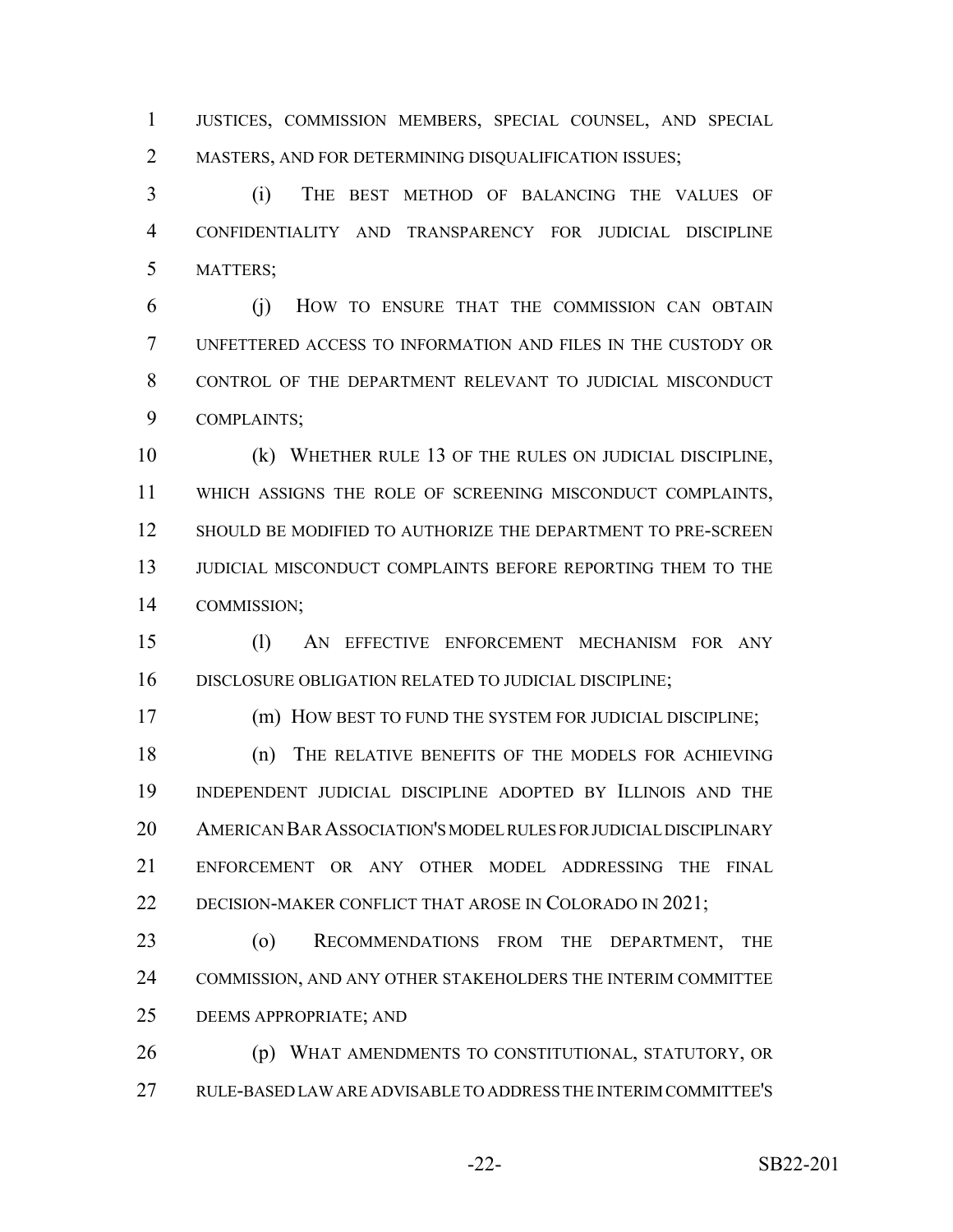FINDINGS.

 **SECTION 3.** In Colorado Revised Statutes, 2-3-110.5, **add** 3 (1)(g.5) and (3)(d) as follows:

 **2-3-110.5. Fraud hotline - investigations - confidentiality - access to records - definitions.** (1) As used in this section, unless the context otherwise requires:

 (g.5) "MATERIALS OR INFORMATION" INCLUDES ANY WRITING PREPARED OR MAINTAINED BY A STATE AGENCY OR VERBAL RESPONSE PROVIDED BY A STATE AGENCY REPRESENTATIVE IN RESPONSE TO ANY QUESTION POSED BY THE STATE AUDITOR THAT IS RELATED TO THE SCOPE 11 OF THE INVESTIGATION.

 (3) (d) THE DISCLOSURE TO THE STATE AUDITOR OF MATERIALS OR INFORMATION PURSUANT TO THIS SECTION DOES NOT, BY ITSELF, WAIVE ANY OTHERWISE VALID CLAIM OF PRIVILEGE, CONFIDENTIALITY, OR OTHER PROTECTION HELD BY THE ENTITY MAKING THE DISCLOSURE, INCLUDING CLAIMS OF ATTORNEY-CLIENT PRIVILEGE, ATTORNEY WORK PRODUCT CONFIDENTIALITY, COMMON INTEREST PRIVILEGE, DELIBERATIVE PROCESS PRIVILEGE, AND ANY EXEMPTIONS FROM PUBLIC DISCLOSURE PURSUANT TO LAW OR RULE.

 **SECTION 4.** In Colorado Revised Statutes, 24-75-402, **add** (5)(vv) as follows:

 **24-75-402. Cash funds - limit on uncommitted reserves - reduction in the amount of fees - exclusions - repeal.** (5) Notwithstanding any provision of this section to the contrary, the following cash funds are excluded from the limitations specified in this section:

(vv) THE COMMISSION ON JUDICIAL DISCIPLINE SPECIAL CASH FUND